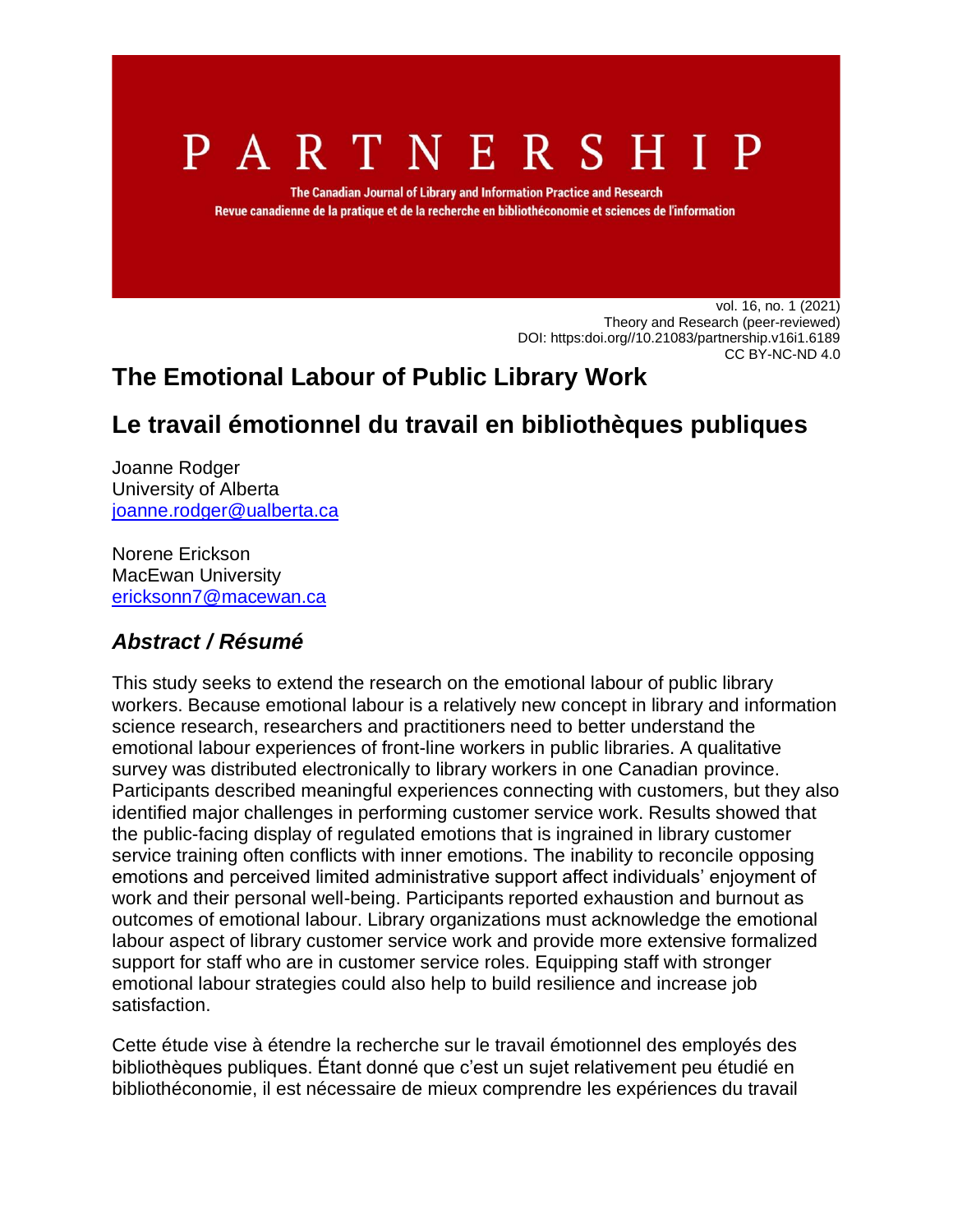émotionnel du personnel de première ligne dans les bibliothèques publiques. Une enquête qualitative a été distribuée par voie électronique au personnel des bibliothèques d'une province canadienne. Les participants ont décrit des expériences significatives de connexion avec les usagers, mais ont également identifié des défis majeurs dans l'exécution du travail de service à la clientèle. Le fait de présenter au public une image d'émotions régulées, qui est ancrée dans la formation au service à la clientèle pour les bibliothèques, est souvent en conflit avec les émotions internes. L'incapacité de concilier les deux émotions opposées avec un soutien perçu comme limité a un effet sur le plaisir au travail et le bien-être personnel des employés. Dans le pire des cas, l'épuisement physique et professionnel sont considérés comme des résultats du travail émotionnel. Les organisations de bibliothèques doivent reconnaître l'aspect du travail émotionnel du service à la clientèle des bibliothèques et fournir un soutien formalisé plus important au personnel qui occupe des fonctions de service à la clientèle. En dotant le personnel de stratégies de travail émotionnel plus solides, il est également possible de contribuer à renforcer la résilience et à accroître la satisfaction professionnelle.

# *Keywords / Mots-clés*

emotional labour, public libraries, customer service

travail émotionnel, service à la clientele, bibliothèques publiques

# *Introduction*

Library work is emotional. As the social role of the library redefines expectations of service, the challenges of working in public libraries in particular are greater than ever. The American Library Association (ALA, n.d.) emphasizes the social, economic, and educational role of the 21st century library to help solve social problems and add value to a community. The associated increase in care work performed by library staff may have repercussions on their well-being. Despite extensive training and meaningful efforts to provide professional and respectful customer service, library workers inevitably will find themselves in difficult or charged conversations with customers who may be disgruntled or angry. These emotionally charged encounters challenge library workers' customer service skills and can take a toll on their general well-being.

Emotional labour is the idea that one must regulate their emotions in order to accomplish their job and "deals with the challenges associated with expressing the appropriate emotions as required by workplace or supervisor expectations" (Matteson & Miller, 2014, p. 95). Jobs that include a high level of personal interaction, such as customer service positions, require emotional labour. As a service-oriented industry, public library work involves emotional labour; employees often face highly charged conversations and challenging customer interactions. Research has shown that some workers experience emotional harmony, in which what is felt and what is displayed are compatible, while others experience emotional dissonance, in which there is a discrepancy between what is displayed and the inward self (Hochschild, 1983; Rafaeli & Sutton, 1987). It is in this space of dissonance that an individual's well-being may be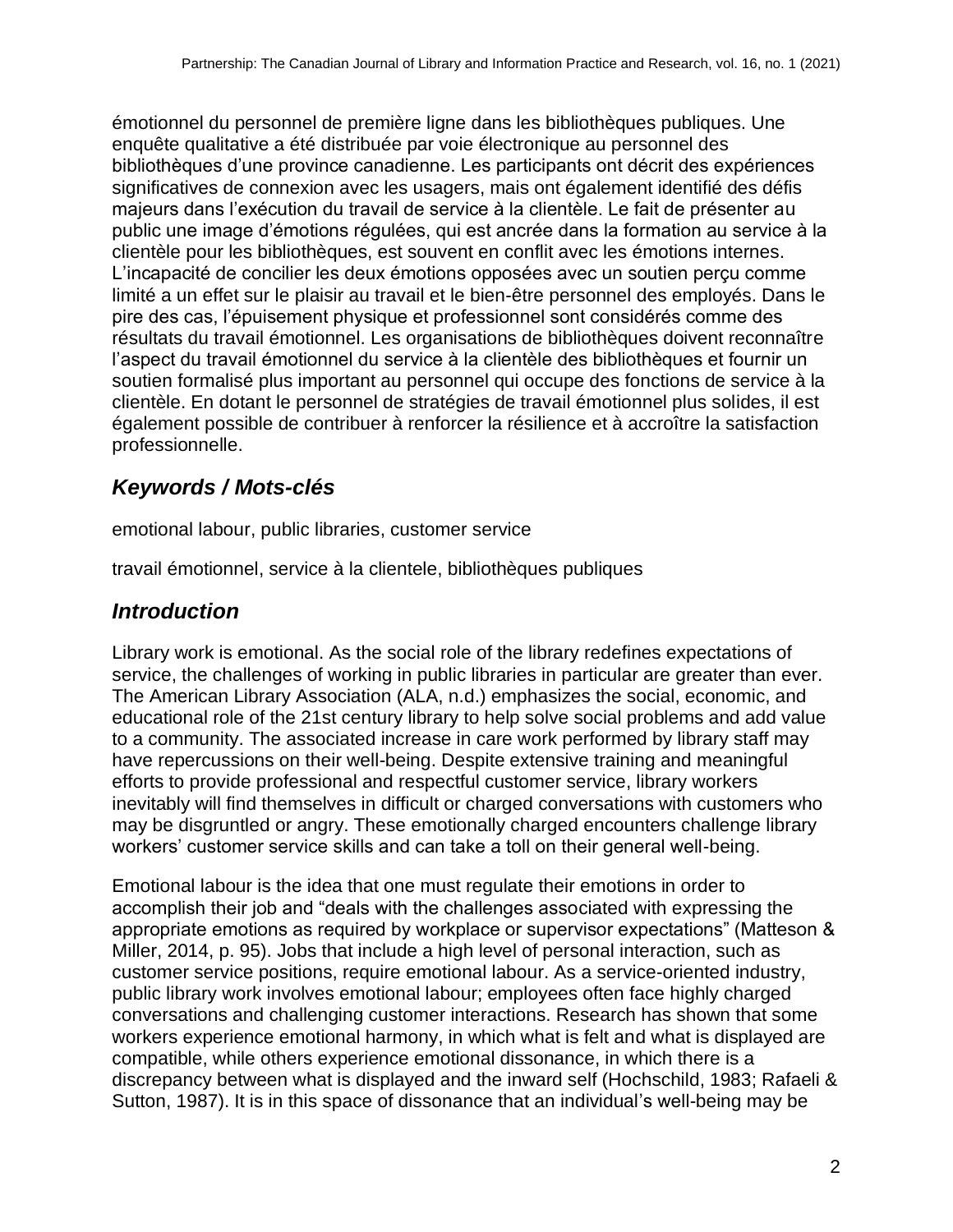compromised, which may threaten performance outcomes (Hülsheger & Schewe, 2011).

Providing exceptional customer service is one of the core values of librarianship and is emphasized in the ALA's (2008) Code of Ethics, which states, "we provide the highest level of service to all library users" (para. 7). With considerable emphasis placed on the provision of exceptional customer service and the reality that libraries are publicly funded and openly accessible institutions for all, library staff members are held to a high standard regarding their interactions with customers. Emotional labour can provide immense job satisfaction, but it also increases workers' risk of emotional dissonance and burnout (Matteson et al., 2015; Salyers et al., 2018).

This paper reports on a study that investigates the emotional labour of public library work. The research question guiding this study was: How do public library workers experience emotional labour in their work? The sub-questions were: What strategies do public library workers use to regulate emotional labour? What outcomes do public library workers report as a result of emotional labour efforts? Finally, what support is available for public library workers to manage emotional labour? The paper presents findings from a study of library workers in one Canadian province and situates these findings within the context of the existing research on emotional labour, both generally and within the library field. Throughout this paper, people visiting the library or using library services are referred to collectively as customers, except when quoting directly from participants' responses, in which case their terminology is used.

# *Literature Review*

## **Origins of emotional labour**

Hochschild (1983) considered work to be emotional labour when actions require an individual "to induce or suppress feeling in order to sustain the outward countenance that produces the proper state of mind in others" (p. 7). Almost four decades after Hochschild's introduction of the concept, emotional labour is now a recognized and welldefined construct within organizational psychology (Grandey & Gabriel, 2015). As a sociological concept, emotional labour has been viewed as a way to understand organizational structure and how it may influence the management of emotions in specific service jobs (Wharton, 2009). The gendered nature of emotional work is most prevalent in careers dominated by women (Gray, 2010). In certain gendered careers, such as nursing, emotional work is undervalued, goes largely unrecognized economically, and is not seen as an asset to one's job (Gray, 2010). Organizational scholars have recognized the demanding nature of emotional work, but practitioners in organizations have traditionally focused on the pragmatic aspects of work life (Shuler & Morgan, 2013). Organizations have neglected the emotional aspects of performing jobs, particularly those in the service industry, which includes library work environments (Shuler & Morgan, 2013).

Emotional labour has been viewed as a benefit to workers and organizations (Ashforth & Humphrey,1993). Certain display rules, or expectations of how to act, are fulfilled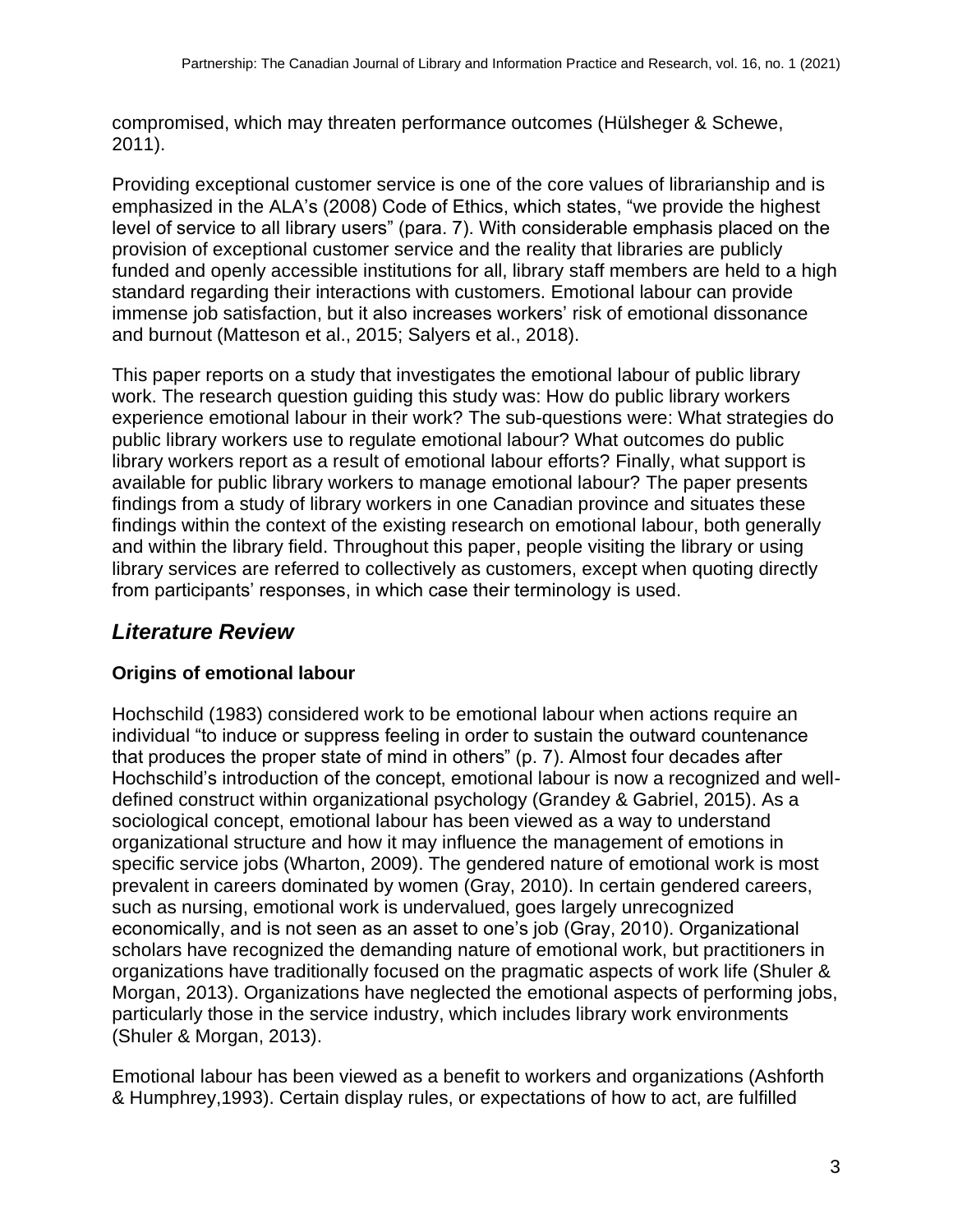either through surface acting or deep acting (Ashforth & Humphrey, 1993). Hochschild (1983) called this public-facing display of emotion something that is "sold for a wage and therefore has exchange value" (p. 7). Surface acting requires the worker to present a certain emotion to the customer while feeling a different emotion internally (Hochschild, 1983). The worker might also attempt to change their inner emotional state so that they present a more authentic and empathetic display of emotion (Grandey & Sayre, 2019). This is referred to as deep acting, which Grandey and Gabriel (2015) found to be positively correlated to job satisfaction. Each of these strategies requires a varying degree of emotional effort. Surface acting involves suppressing or modifying external behaviour that does not match internal feelings such as frustration, anger, or irritation with a difficult customer (Grandey & Sayre, 2019). Deep acting uses "cognitive strategies" (Grandey & Sayre, 2019, p. 132) that help to modify *internal* emotions; attempting to understand and empathize with a customer's frustration is one example.

Hochschild (1983) considered individuals in public-facing occupations to be most closely tied to experiences of emotional labour because these front-line workers are often considered the face of an organization. Display rules are particularly important to follow in these occupations because service providers' behaviour is often the intangible gauge of service quality (Ashforth & Humphrey, 1993). Having to regulate one's emotions, whether through surface acting or deep acting, has an effect on an employee. Both strategies require emotional energy and can take a toll on the individual (Matteson, 2017). Surface acting may increase the likelihood of emotional exhaustion and reduced job satisfaction and job performance (Chau et al., 2009; Hülsheger & Schewe, 2011; Ishii & Markman, 2016; Judge et al., 2009; Rutner et al., 2011). Those who perform only surface acting in their roles also have a higher likelihood of burnout and subsequently quitting their jobs (Chau et al., 2009; Hülsheger & Schewe, 2011). Deep acting can lead to higher levels of job satisfaction (Grandey et al., 2013), but it also has positive correlations to exhaustion and job burnout (Grandey, 2003; Kim, 2008; Matteson, 2017). Deep acting, however, can reduce emotional dissonance because it involves less discrepancy between what is felt and what is displayed (Philipp & Schüpbach, 2010).

#### **Emotional labour in library work**

There are clear connections between the sociology of emotional labour and the type of work that library staff perform. Emotional labour occurs most often with interactive work involving front-line service (Wharton, 2009), in which much of the job requires constant interaction with clients and coworkers. These front-line jobs are often challenged by "the dynamics of power, status and gender" (Wharton, 2009, p. 150) that arguably fit into the historical pattern and evolution of library service work. Julien and Genuis (2009) offered one of the first connections between library work and emotional labour, which focused on library staff performing instructional work in academic libraries. The authors described how academic librarians deal with emotional dissonance by assuring themselves that a negative experience with a customer was not their fault and could not be avoided; they attempt to gain perspective and rationalize the experience of emotional labour (Julien & Genius, 2009). For better or worse, library workers learn these "feeling rules" (Hochschild, 1983, p. 5) through organizational guidelines and expectations from the profession of librarianship (Julien & Genuis, 2009).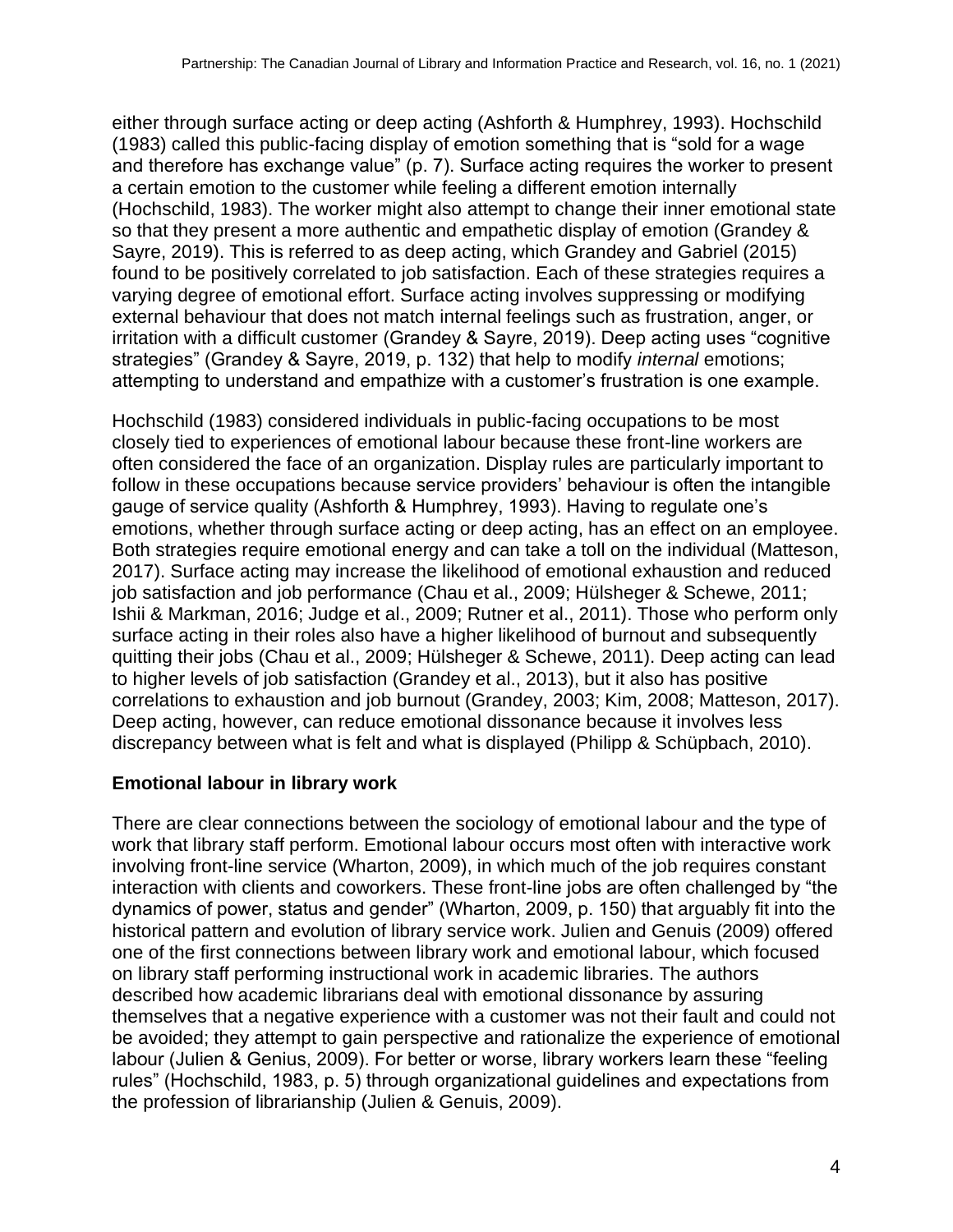Recently, researchers have explored various facets of emotional labour in library work; notably, professional guiding principles of service and their effect on emotional labour, the effects on job satisfaction and burnout, and how organizations recognize or ignore emotional labour work (see, for example, Emmelhainz et al., 2017; Matteson & Miller, 2013; Matteson et al., 2015; Peng, 2015; Shuler & Morgan, 2013). The difficulties inherent in public library work, including the factors that contribute to stress, are commonly explored phenomena (Jordan, 2014). Stress and burnout are often attributed to the customer service aspect of the work (see, for example, Lindén et al., 2018; Salyers et al., 2018). In part, stress in library work occurs because of an increase in issues such as homelessness and mental health that create more challenging patron interactions (Jordan, 2014). One of the biggest sources of stress in Smith et al.'s (2020) study was "outsider-initiated harassment" (p. 425). This includes instances of verbal or physical abuse and assisting patrons who are dealing with traumatic life situations.

Matteson and Miller (2012) recognized the need to better understand emotional labour and proposed a comprehensive research agenda for further study on emotional labour in library work. They explored a broader spectrum of library workers than in previous studies, which helped to deepen understanding of the effect of surface acting on job satisfaction and burnout (Matteson & Miller, 2013). Shuler and Morgan (2013) pointed out the weaknesses in supervisor and organizational recognition of the emotional labour conducted by library workers. Peng (2015) further considered how supervisor support might be a moderator of emotional labour. Emmelhainz et al. (2017) explored existing discourse in professional guidelines and showed the connection between organizational requirements for behaviour and the emotional labour required in order to satisfy these expectations of conduct. Beyond this research, little attention has been paid specifically to emotional labour in library work; however, it appears to be a growing area of interest in the library sector.

#### **Library work as gendered and affective labour**

Historically, jobs that require emotional labour have been performed by more women than men (Hochschild, 1983; Wharton, 2009). As a feminized profession, librarianship is characterized by emotional work, which is also historically undervalued (Douglas & Gadsby, 2017). Affective labour, "intended to produce or alter emotional experiences in people" (Sloniowski, 2016, p. 645), describes the historical feminized profession of librarianship. The labour contribution of women was to provide services that may give others a feeling of well-being (Wharton, 2009), hence work that considers others' emotional status as more significant than one's own. Women were considered suitable for professions such as nursing, teaching, and librarianship because of their perceived subservient and nurturing qualities (Garrison, 1977). These female-dominated occupations lacked professional prestige, and the service approach was passive and non-assertive (Garrison, 1977), considered to be in fitting with women's natural strengths. Librarians worked within a bureaucratic system of rules and principles that guided their actions because they were not seen as leaders or professionals in their own right.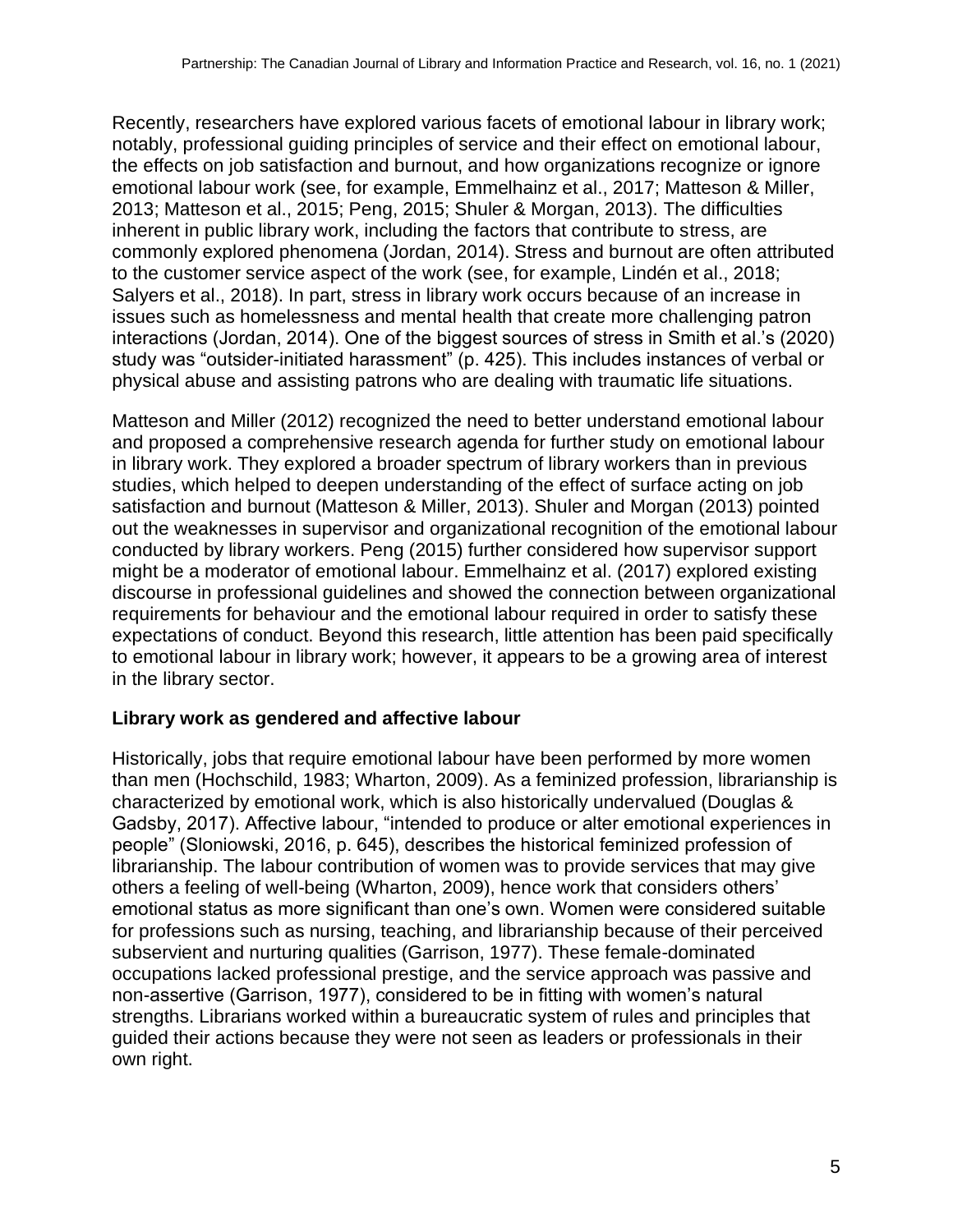Intellectual labour has always been valued more highly than emotional forms of labour, particularly in a capitalist economy (Logsdon et al., 2017; Sloniowski, 2016). However, the "human cost of the undervalued immaterial labour" (Sloniowski, 2016, p. 664) is beginning to receive greater attention in organizational behaviour research (and, more slowly, within library and information sciences) as traditional perspectives of feminized labour are challenged. This research may help to encourage a rethink of the value of affective and emotional labour.

#### **Professional guidelines for public library service**

Well-recognized guidelines exist for the execution of customer service in North American libraries; the most well-known are the Reference and User Services Association's (RUSA, 2013) *Guidelines for Behavioral Performance of Reference and Information Service*. These guidelines have recently come under scrutiny around emotional labour. In a discourse analysis of the RUSA *Guidelines*, Emmelhainz et al. (2017) showed that the *Guidelines* emphasize how to manage patrons' emotional needs as opposed to their informational needs. This further reinforces the notion of library work as gendered and affective labour. Emmelhainz et al. (2017) referred to this as opposite to an "ethics of care" (p. 41) mentality, which considers both participants as equal contributors to the success of a transaction. Instead, the *Guidelines* place "responsibility for the success of a reference interaction solely with the librarian, her self-conduct, and her emotional labor" (Emmelhainz et al., 2017, p. 41). Hochschild (1983) would label this responsibility as "feeling rules" (p. 56), which represent the act of managing one's feelings in order to produce an outward display of acceptable emotion. Hochschild (1983) considered this strategy to be a concern because it forced internal emotions to be in sync with outward countenance, thus threatening an individual's authenticity of self.

The RUSA (2013) *Guidelines* clearly identify recommended customer service behaviours. The Approachability section, for example, suggests that library workers should be "...poised and ready to engage patrons" and should "acknowledg[e] patrons by making initial eye contact, employing open body language, or using a friendly greeting to initiate conversation" (sec. 1, paras. 2-6). Similarly, the Interest category suggests these ways to engage: The library worker should "…demonstrate a high degree of objective, nonjudgmental interest in the reference transaction" (sec. 2, para. 1). There is a claim that librarians "who demonstrate a high level of interest in the inquiries of their patrons will generate a higher level of satisfaction among users" (sec. 2, para.1). The Listening/Inquiring section also suggests specific emotional expectations of the library worker, who "communicates in a receptive, cordial manner … uses a tone of voice ... appropriate to the patron … maintains objectivity; does not interject value judgments" (sec. 3, paras. 3-11).

Library service standards such as the RUSA (2013) *Guidelines* clearly stipulate what is expected in terms of service and management of emotions. These guidelines make expectations for delivering customer service clear, yet no self-regulation strategies exist in the library and information sciences field to help counterbalance the effects of providing high-level, empathetic service.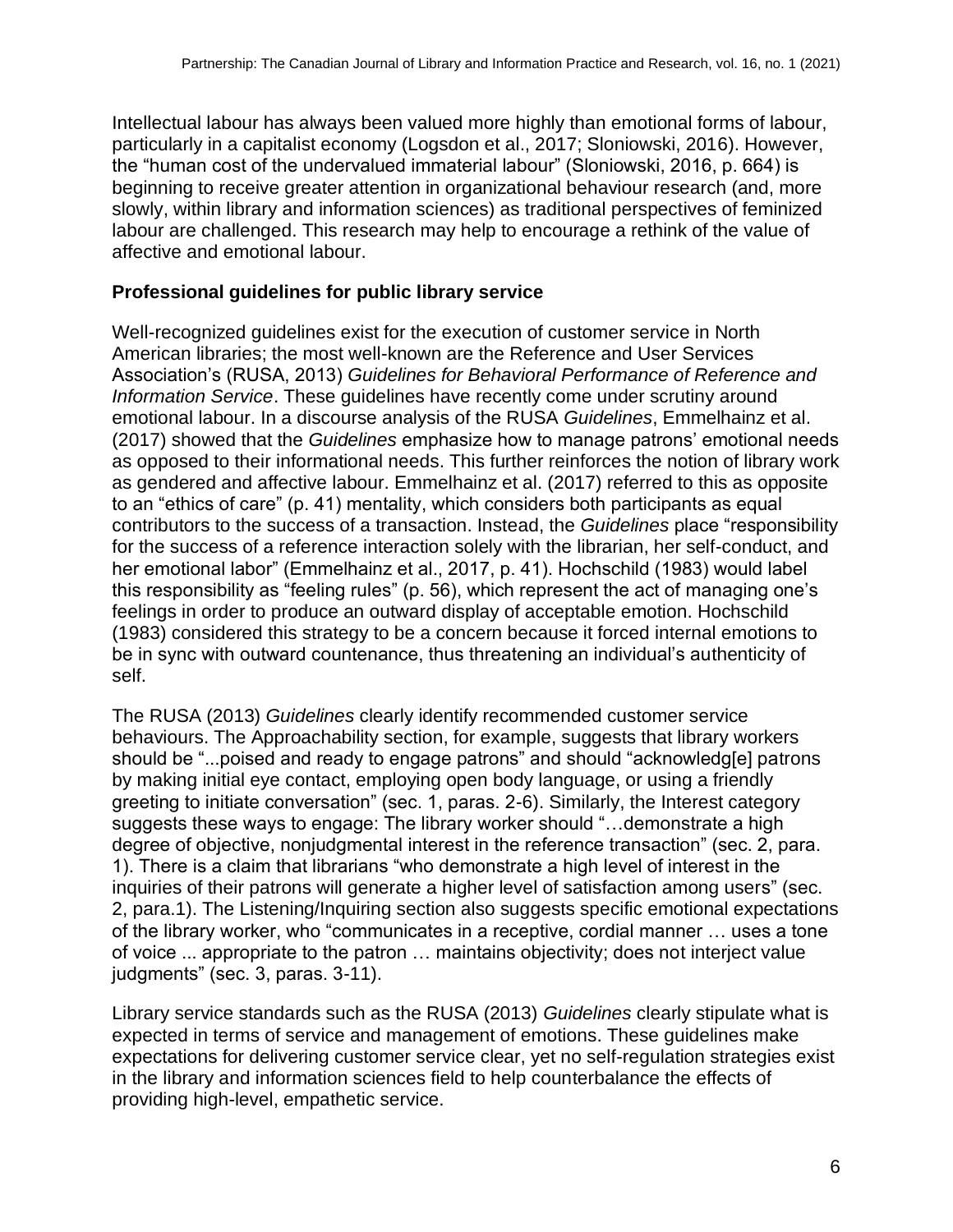#### **Strategies to manage emotional labour**

Studies in other disciplines demonstrate the toll of emotional labour on workers and provide recommendations such as employee assistance programs, administrative and professional association support (Cricco-Lizza, 2014; Funk et al., 2017), and mindfulness training (Hülsheger et al., 2013). In library and information sciences, there is burgeoning research surrounding the role supervisors, management, and administration can play in supporting library workers (see, for example, Julien & Genuis, 2009; Matteson & Miller, 2014; Peng, 2015; Shuler & Morgan, 2013). While strategies can be borrowed from other disciplines further along in their understanding of the effects of emotional labour, there is a benefit to focusing on what is unique to the practice and experiences of the library community (Joe, 2019), particularly in light of the growing social role of the library.

Shuler and Morgan (2013) suggested that managers, supervisors, and administration actively recognize and aid support staff who perform emotionally charged work. Acknowledgment of emotional labour would help staff to manage emotional work in a more receptive and willing way. Matteson and Miller (2014) asked administrators to consider varying levels of potential organizational response that can help alleviate the effects of emotional labour. Like Maslow's hierarchy of needs, this approach organizes different responses from surface- to deep-level, from providing basic support during incidents to considering changes to organizational culture that facilitate a more positive and supportive work environment (Matteson & Miller, 2014). Organizations should also focus on developing employees' deep-acting skills, or feeling rules, rather than surfaceacting skills, or display rules, because deep acting appears to have lesser negative consequences on an employee's emotional health and job satisfaction (Bono & Vey, 2007). Managers would also benefit from emotional intelligence training to better support staff (Jordan, 2014).

#### **Training and education on emotional labour**

Most of the research on emotional labour in libraries emphasizes the need for further training and education of library staff. Peng (2015) recommended training workshops as a way for employees to explore emotional management and understand the stressors involved in surface acting. The negative effects of surface acting may not be completely eliminated through training, but they can be mitigated through acknowledgement and support for emotional labour, which may then help to increase job satisfaction and performance (Peng, 2015). Philipp and Schüpbach (2010) suggested that deep acting can reduce emotional exhaustion, in part because the recipients of deep acting (in the case of libraries, the customers) react more positively when they detect the authenticity of emotions that deep acting produces. Organizations could also adjust hiring practices to consider an "emotional demands-abilities fit" (Hülsheger & Schewe, 2011, p. 383) when selecting staff. Prospective employees who display extroverted characteristics and have a natural propensity to deep acting may be more successful and less prone to burnout (Kim, 2008). Peng (2015) noted that managers must be cognizant of culturalspecific norms that may impact the approach to training and warned that such collective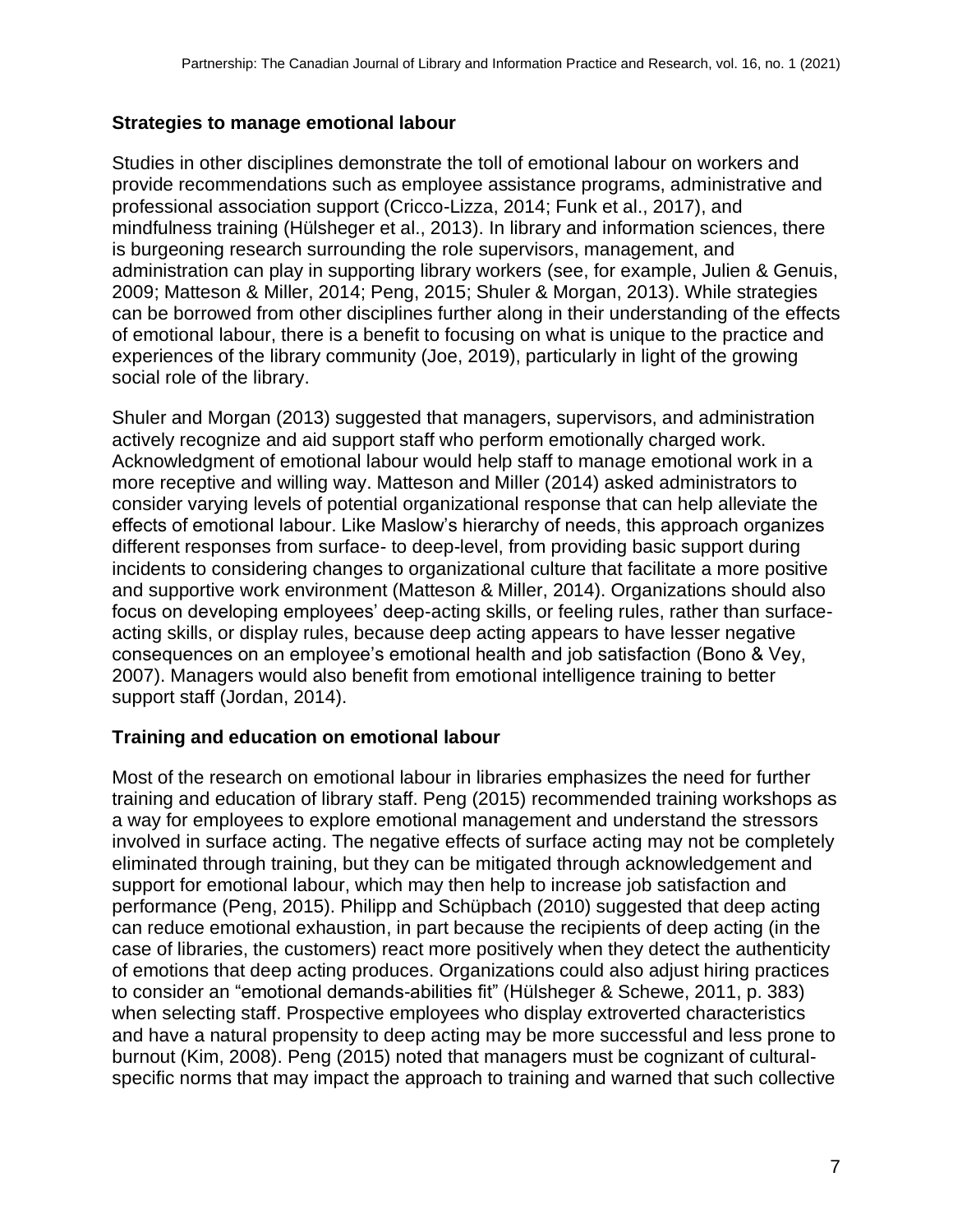training practices may encourage a mentality that values group needs over an individual.

Further, some research suggests that the study of emotional labour should be included in graduate library school curriculum in order to reveal the affective experiences of librarians (Julien & Genuis, 2009). Developing emotional intelligence, amongst other soft skill training, would help librarians in particular to reach their full potential to provide the highest quality of service (Matteson et al., 2016). A recent study affirms the importance of training in interpersonal and customer service skills, and it goes further to suggest that more advanced skill training is needed, given the community engagement and social work activities now present in public library service (Williams & Saunders, 2020). Perhaps also greatly aware of the increase in challenging customer service interactions, Smith et al. (2020) suggested that library schools provide mental health and self-care education for graduates, particularly those entering public library work.

Salyers et al. (2018) suggested various self-initiated measures to reduce emotional exhaustion, including "non-work leisure time activities" (p. 981) such as mindfulness exercises and the development of outside interests. Effects of activities such as the ones listed above can vary according to an individual's ability to self-regulate, or selfmonitor, their publicly projected self; those who have a better ability to self-monitor their emotions and align those emotions with their outward self are better able to project an authentic and sincere persona (Bono & Vey, 2007).

Since Matteson and Miller (2012) published their suggested research agenda for emotional labour in library work, several studies have explored its effects on library staff and the workplace. However, limited advancement has been made on public libraries specifically, and there has been minimal acknowledgement of the emotional labour experiences of public library workers. This research project attempts to fill that gap. While previous studies have called on library organizations to properly address the deficiencies of emotional labour support, there is little evidence that substantial and meaningful changes are occurring.

# *Methodology*

This qualitative research project utilized case study methodology to explore expressions of emotional labour in public libraries. Qualitative research examines the world of lived experience by looking at how "social experience is created and given meaning" (Denzin & Lincoln, 2003, p. 14). According to Merriam (2009), generic qualitative research, also called basic or interpretive qualitative research, "attempts to understand how people make sense of their lives and their experiences" (p. 23). Case study is an appropriate methodology to explore "a bounded system (a case) or multiple bounded systems (cases) over time, through detailed, in-depth data collection" (Creswell, 2009, p. 73). This study examines one bounded case (public libraries) and describes the experiences of library workers in public libraries in one Canadian province. It uses Stake's (1995) distinction of an intrinsic case, in which the researcher aims to develop a more substantial understanding of a particular case.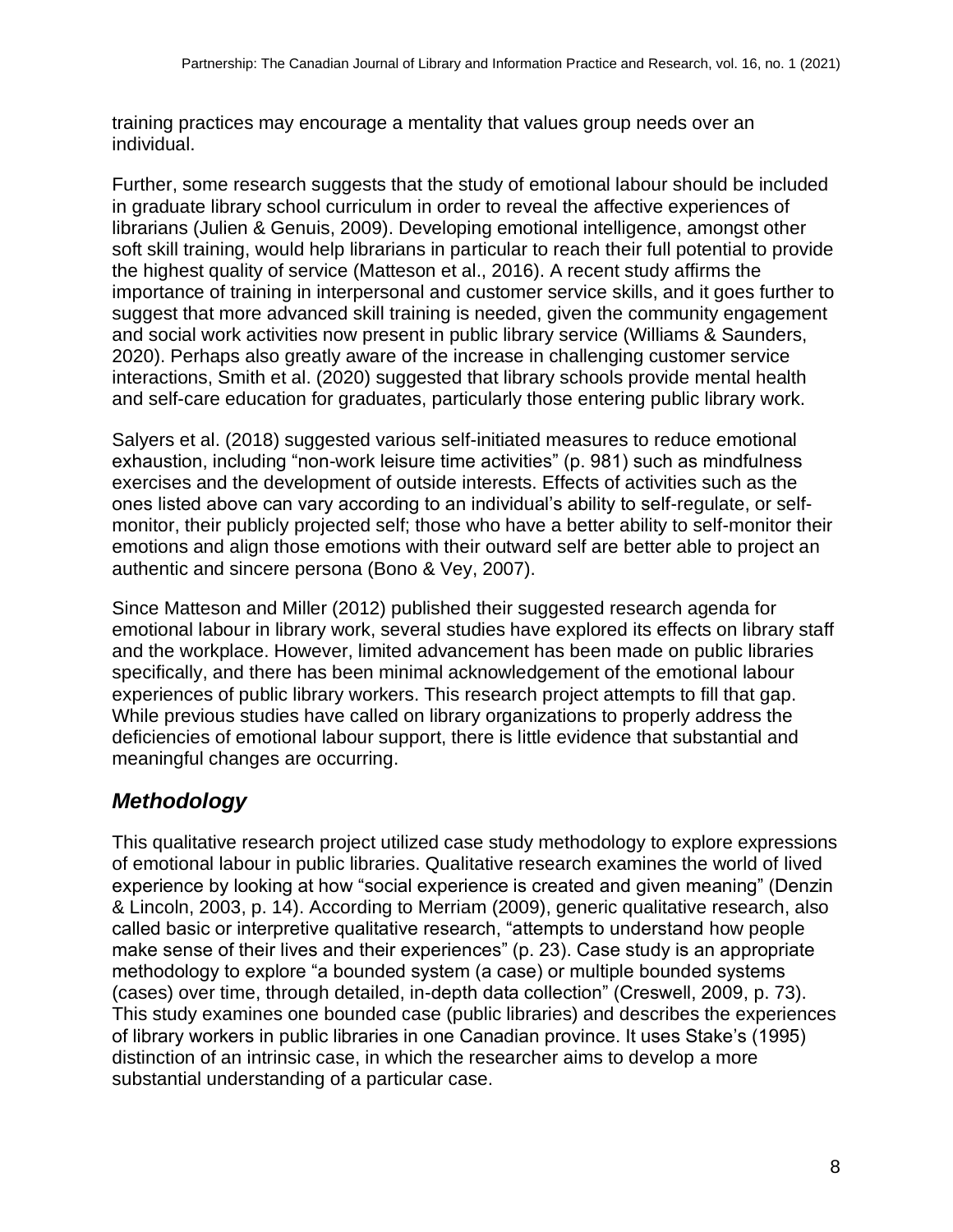The researchers received research ethics approval before beginning this study. A qualitative survey, using SurveyMonkey, was distributed electronically to library workers in the province. The survey included a few demographic questions but focused on several open-ended questions to encourage longer-form, narrative responses. These open-ended questions were designed to help the researchers gain an understanding of participants' experiences with customer service, customer interactions, and emotional labour in public libraries. The full survey is included in this paper as Appendix 1.

A survey invitation and link were sent electronically to library workers using library listservs and various library associations in the province. To ensure that the study included a range of diverse experiences and perspectives, the researchers invited all types of library workers, including managers, administrators, librarians, library technicians, and pages, to participate. The sample size was determined by the number of people who chose to complete the survey.

Survey responses were collected electronically in fall 2019. 121 responses were received, with a 100% completion rate. Participants typically spent about 16 minutes completing the survey. The researchers analyzed the responses to each survey question thematically, looking for common themes and trends that emerged within each question and across questions (Bogdan & Biklen, 1992; Miles et al., 2014). The overarching goal for analysis was to purposively examine themes within the case (Yin, 2014).

# *Findings*

This section includes findings for each survey question. The responses to each question are organized thematically and include representative quotations from participants to illustrate the themes.

## **Demographic questions**

The majority of respondents, 86% or 104 people, reported working in medium or large public libraries that serve populations of 10,000 people or more, while 14% of respondents said they worked in a small or rural public library. Most participants (90%) identified as female. The respondents represented a variety of roles in public libraries, with positions ranging from library page to library manager or administrator. Of the 121 respondents, 16% (19 people) stated that they worked as a library page or clerk (a position that does not require specific library education or training); 32% (39 people) worked as a library technician or assistant (a role requiring a diploma); 18% (22 people) worked in librarian roles (roles requiring MLIS degrees); 24% (29 people) worked as a library manager or administrator; and 10% (12 people) had other roles not specifically captured in this list (including program coordinator, information specialist, library assistant, etc.).

Participants were asked about their hours of work. Of the 121 respondents, 61% (73 people) worked full-time (35+ hours/week); 32% (38 people) worked part-time (17-34 hours/week); and 7% (8 people) worked casual or temporary positions (1-16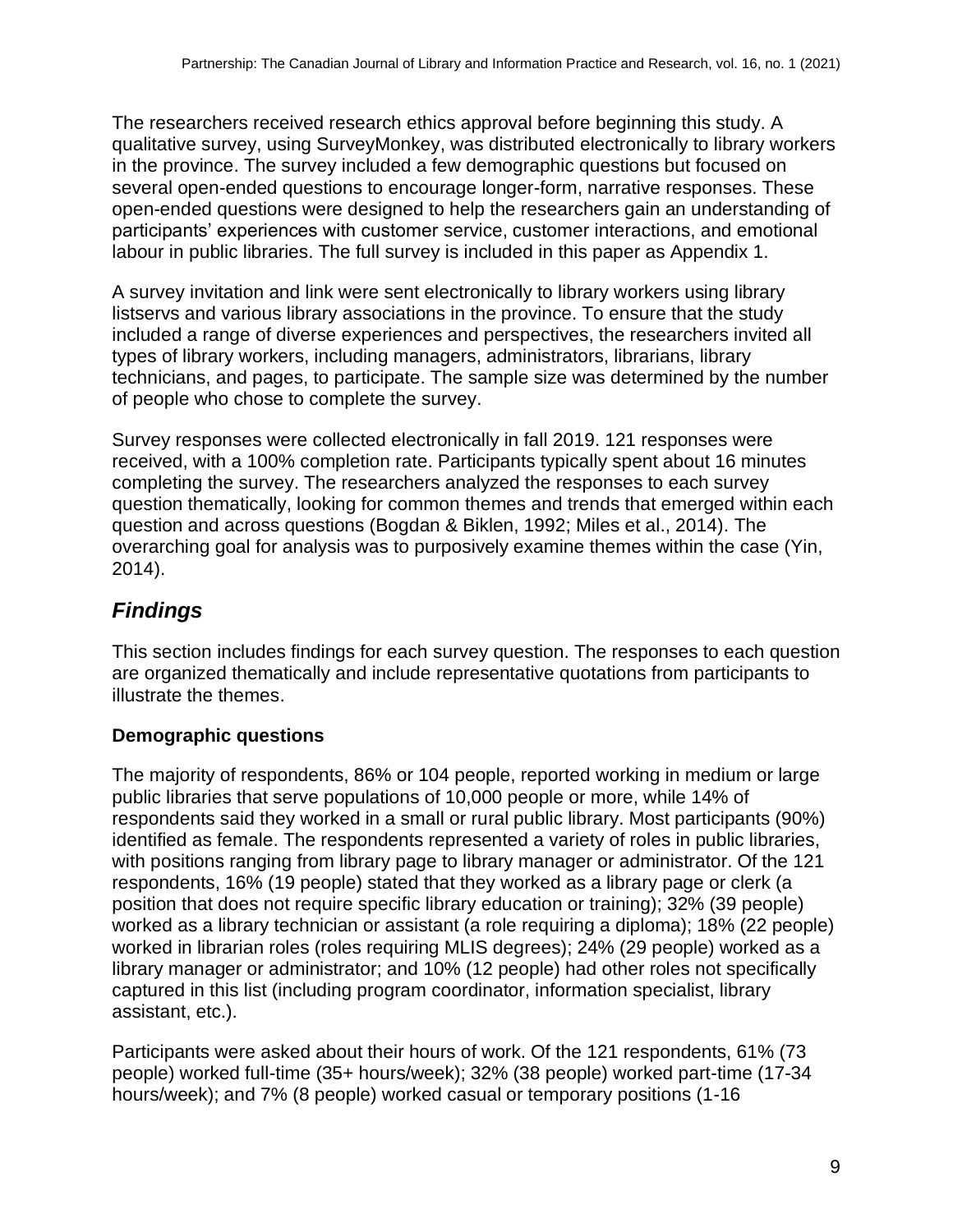hours/week or contract work). Study participants were asked to identify how long they had worked in public libraries over their lifetime: 9% (11 people) had worked less than 2 years in public libraries, 45% (54 people) had worked in public libraries for 2-9 years, and 46% (56 people) had worked in public libraries for 10 years or more. A final demographic question asked participants to identify how much time they spent interacting with customers: 12% (15 people) spent less than 10% of their day working with customers; 45% (54 people) spent between 10% and 50% of their day with customers; and 43% (52 people) spent more than 50% of their day working directly with customers.

#### **What do you enjoy most about working with library customers?**

The first open-ended question asked participants what they enjoy most about working with library customers. Responses indicated that interacting with the community and building relationships with customers were among their favourite parts of their jobs. For example, one respondent stated, "I love getting to know them so I can help provide the programming and resources that would be most beneficial to them. I love the relationships I build with my program participants. I love the community we're building together."

Another common theme from the responses to this question suggested that library workers enjoy facilitating access to information and reading materials and helping customers, while also solving problems with and for their customers. For example,

I've always been fascinated with people and the stories they carry as they walk through their lives. I really enjoy interacting with children, teens, and adults from all walks of life. It offers me a great perspective on people from all walks of life and from around the world. Having positive interactions with people triggers positive emotions (joy, happiness, pride in my work) and it lifts my spirits.

The diversity of library work emerged as something that survey respondents enjoyed about their jobs. As one participant stated,

I love the diversity I get by working with customers. In 5 minutes, I could go from doing academic research to finding housing resources for a homeless teen to teaching someone basic computer skills. I also love how I have built relationships with many customers.

Library workers reported enjoying various aspects of their jobs, including the diversity of work, the problem solving, and the relationships they build through their interactions with customers.

#### **What do you find most challenging about working with customers?**

The second open-ended survey question asked participants to describe what they found most challenging about working with customers. One common challenge was the diversity of customer experiences and needs. One participant stated,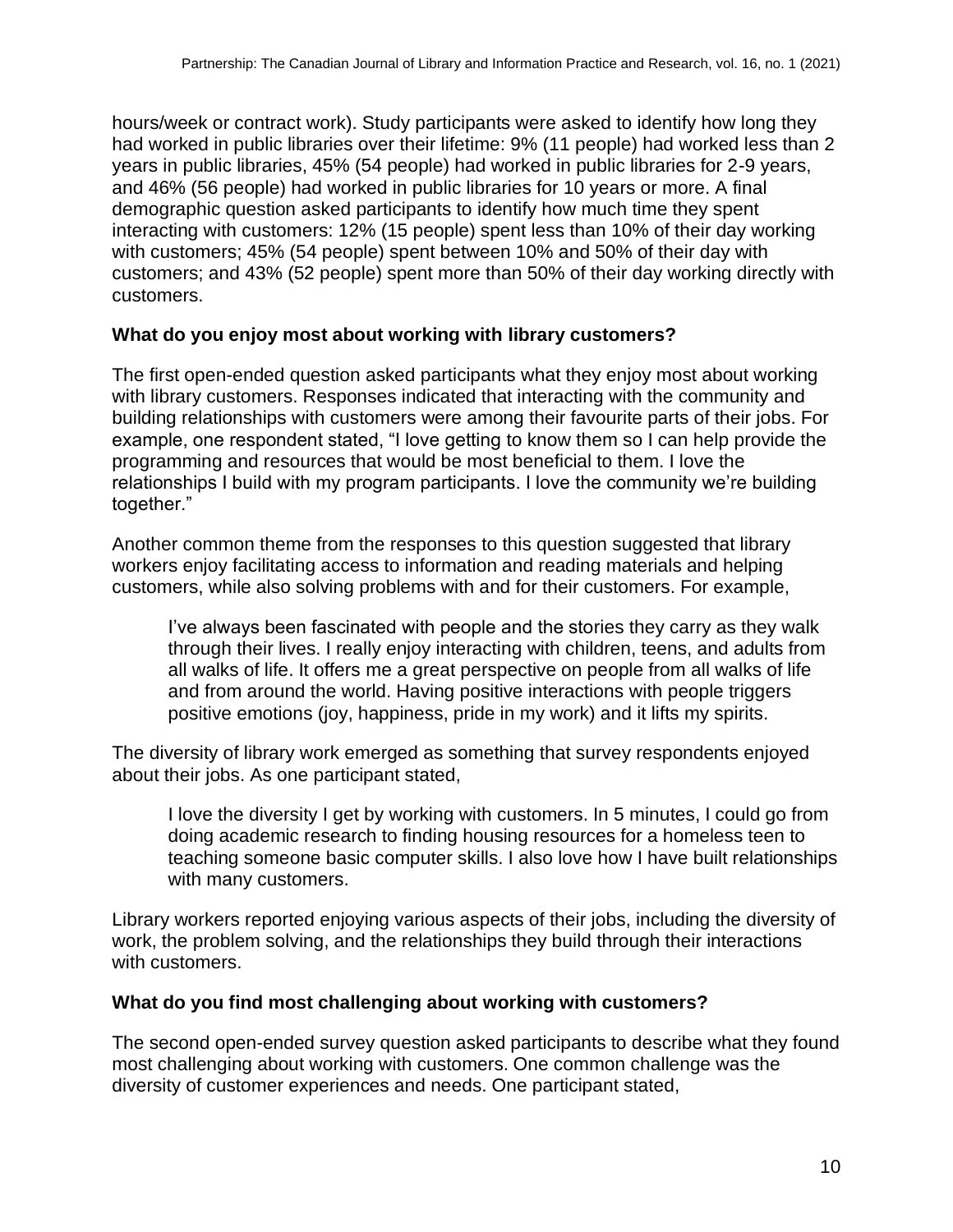being able to navigate the diverse needs of my customers. Some customers don't speak very much English, some customers are dealing with trauma, some customers are under the influence of drugs or alcohol, some customers' home lives are abusive, some customers are refugees, some customers are homeless, and there are so many other traumas that people are dealing with that I have to be able to navigate to provide for them.

The researchers also identified several themes related to demanding customers, lack of respect for library workers, and inappropriate behaviour in the library or towards library workers. One survey respondent stated that rudeness is challenging in the library setting: "the lack of everyday politeness, and then those extra special customers who are overtly rude, can ruin my shift in a matter of moments. I don't recover well from it and I can stay angry for a long time." Other respondents highlighted the harassment they face from some library customers. For example, "the major challenge I face is working with customers who behave inappropriately towards myself and other staff members—asking for phone numbers, inappropriate touching, or lewd comments."

A related theme from this question had to do with violence that library workers see and experience. For example, one respondent noted that

it can be difficult to handle aggressive or violent behaviour. That is extreme and we have policies in place and security to support us in these situations, but it isn't always communicated clearly which customers have previous violent experience. That can be stressful. I find microaggression on the whole very difficult to handle. If someone is being rude, sexist, misogynist, racist, etc., while not crossing the line into aggressive or violent, I have to take the time to stifle my emotional reaction (which can range from upset and hurt, to very angry) in order to communicate clearly and professionally that their behaviour will not be tolerated in the library.

Working with these challenging situations and customers has sometimes led to mental exhaustion from being on the front lines of customer service, which some participants identified as compassion fatigue. For example, one respondent stated,

I often have 30-40 conversations/interactions per hour. It is exhausting. We have people who are so traumatized and anxious around technology that they do not know how to behave decently around those that help them. It is exhausting to be in contact with so many on the edge of crisis, and yet so fulfilling to have the opportunity to help.

Another respondent emphasized that it was challenging "having to say yes to everything and everyone, regardless of how unreasonable the request is. Being expected to take on the problems of others and excuse abusive behaviour. Working hard and pleasing everyone with no gratitude."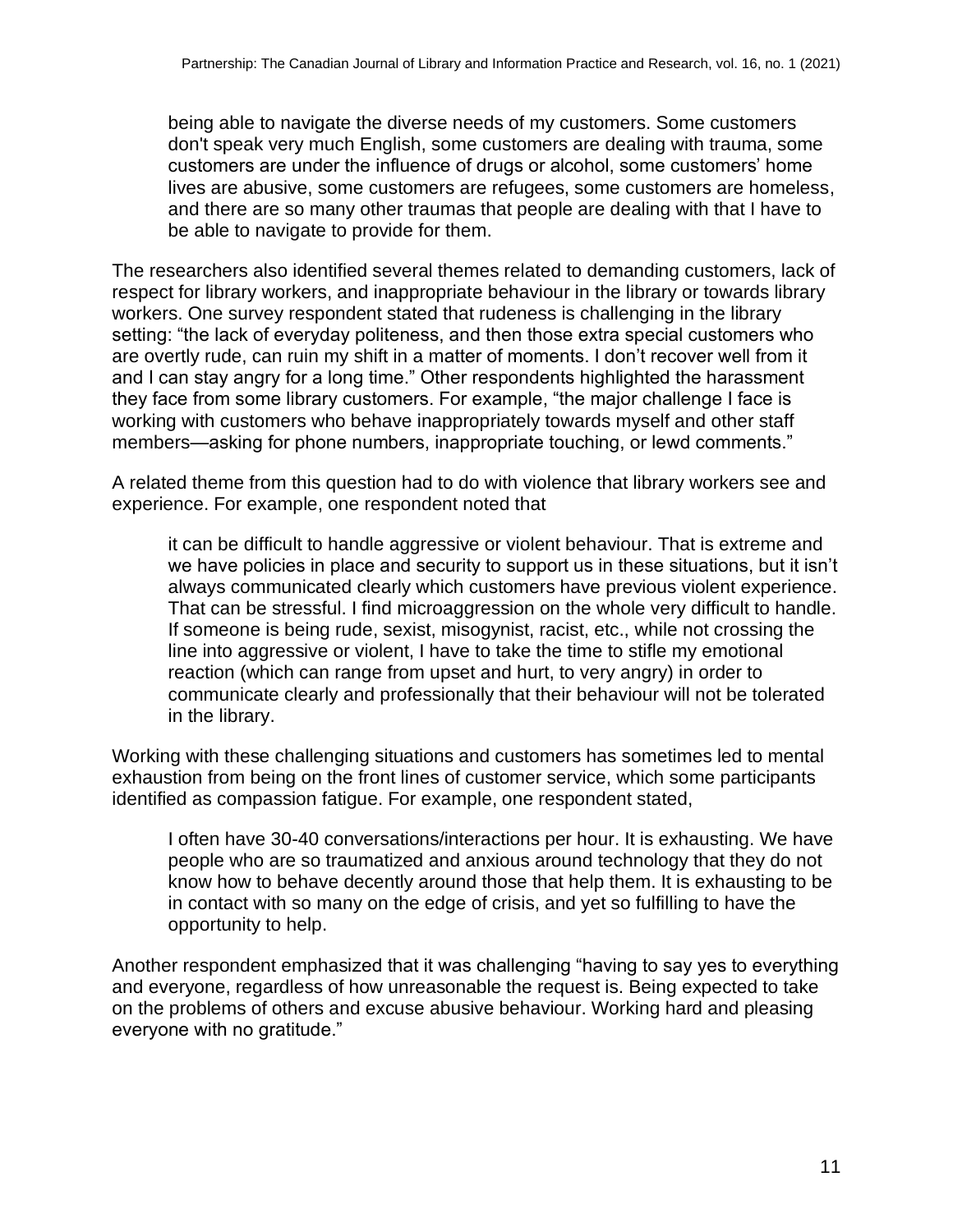Finally, respondents to this question reported that a perceived lack of support or willingness to make changes from library management or leadership is a significant challenge. For example, one respondent noted that

what really erodes my confidence is the lack of acknowledgement by directors and the CEO on the perils of library work. The speed at which they address security issues is appallingly slow and disconnected. I want someone to have my back.

#### Another respondent described

feeling as though those who run the organization do not have an understanding of the stresses of the day-to-day on the floor work. Lack of appropriate staffing numbers, lack of communication on violent/aggressive customers, and an atmosphere of "find a way to say yes" versus "keep yourself and the library safe."

Library workers faced challenges including the diversity of needs and requests that they encounter every day, the threat of violence or inappropriate behaviour, compassion fatigue, and a perceived lack of support on the part of library management. These challenges are illustrated in more detail in the responses to the next question.

#### **Describe a time when you were dealing with a difficult customer interaction.**

The next series of questions in the survey asked participants to describe and reflect on a memorable difficult customer interaction. The researchers identified several themes common to these experiences.

First, respondents described situations that involved verbal threats to library workers and their personal safety. For example, "a memorable [interaction] involved someone threatening me and calling me a cunt repeatedly because I asked him to leave the children's and family area due to his behaviour." Another theme related to physical threats to library workers and other customers. For example, one respondent stated,

the worst interaction I've had was when a customer attempted to hit me after telling her that she would have to wait for a computer. She attempted to launch across the counter, and when she couldn't reach me, she punched the computer in front of me instead.

Another respondent described a situation when "one guy almost punched out a teen because he was convinced the teen was the one who interfered with him. I was able to diffuse the situation, but it made me shake for hours."

A final theme highlighted how gender played a role in several customer interactions that participants described in response to this question. One library worker described a situation where "essentially the customer wasn't listening to me because of my gender. I ended up getting a male coworker to take over. Their interaction went fine." Similar customer interactions described cases of sexual harassment. For example, one participant had a "patron that [was] tooooo friendly. He had cornered me in a washroom,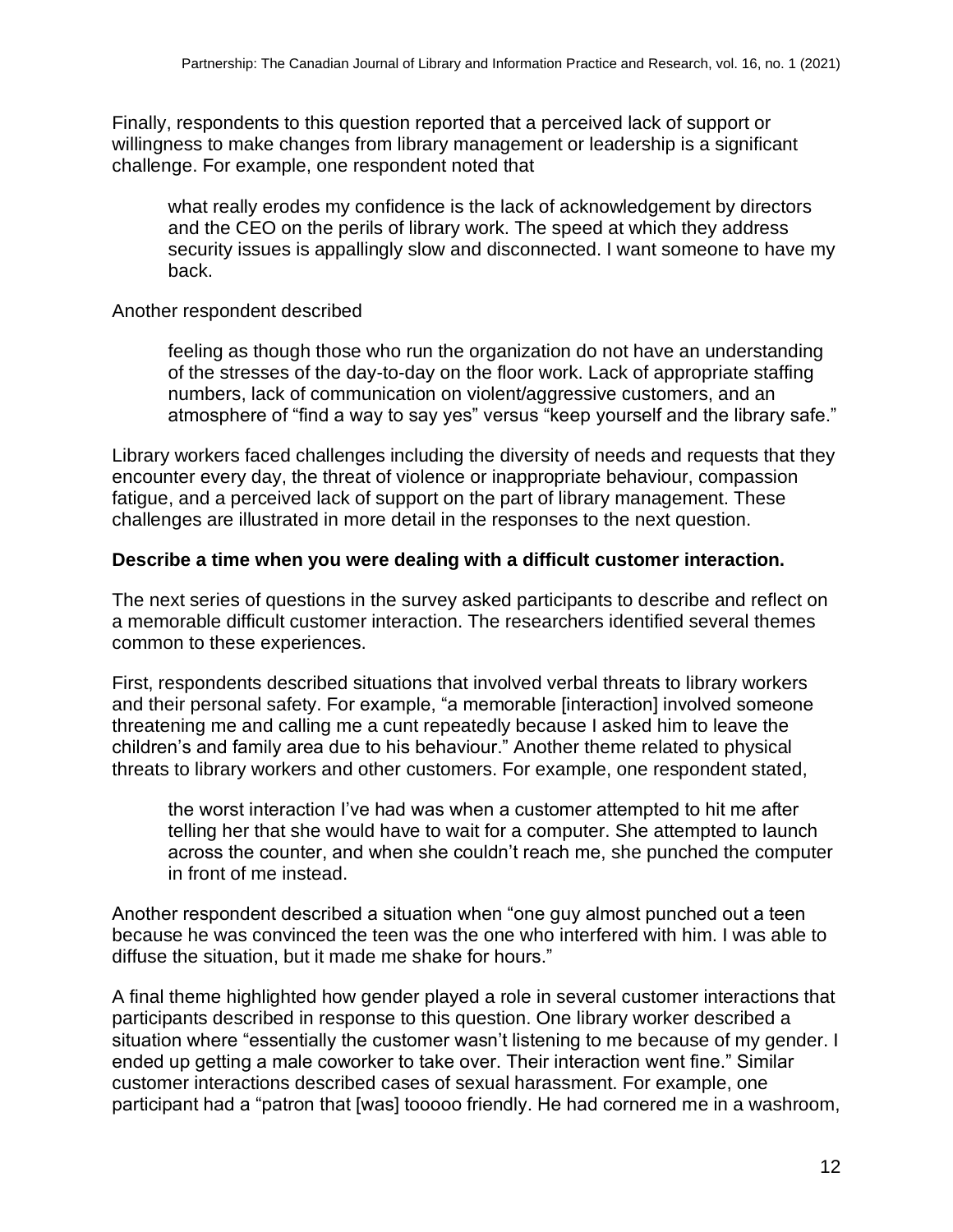and I had to sidestep to get out." Another participant described a situation in which "I was complimented on my body and it made me uncomfortable. So, I politely said thank you and passed the patron on to someone else at the desk." Library workers also reported feeling unsafe as a result of their gender-based interactions with customers. For example,

I was told over the phone that the patron was watching me, and that he would be outside the door when I left. He told me he would find me, and that I would be sorry. I felt afraid and vulnerable. I had to leave the building with friends for a long time after that.

Negative interactions as a result of library staff members' gender were commonly reported in response to this question about challenging customer encounters.

#### **What were some of the emotions you experienced during and after the transaction described above?**

After describing a particularly challenging customer interaction, survey respondents were asked to describe some of the emotions they experienced during and after the transaction. Participants described emotions ranging from fear, terror, anger, and stress to exasperation, disbelief, and shame. Their expressions reflected conflicting and confused emotions. For example, one respondent described being embarrassed during the interaction:

I always feel embarrassed when I am sexually harassed. And the conversation about my racism was also embarrassing. Panic—I also often feel panic when sexual harassment is the issue. Should I say something? Should I let it go? What if this escalates? What if I say something and it escalates, and leadership asks why I made such a big deal of it and caused the incident.

Other respondents described feeling "helpless exhaustion, if that's a thing. Deflated and anxious at the same time" as well as being

frustrated by the way I was being spoken to and by the hopelessness of the situation. I wasn't personally invested in whether or not she paid the charges but wasn't given a reason that would allow me to waive them.

Finally, another survey participant described their emotions during an incident "like emotional napalm. It comes out of nowhere and attempts to decimate you and your good mood."

In their responses to this question, library workers described their inner emotional response to difficult customer interactions; the next question asked participants to consider what might have been noticeable to the customer.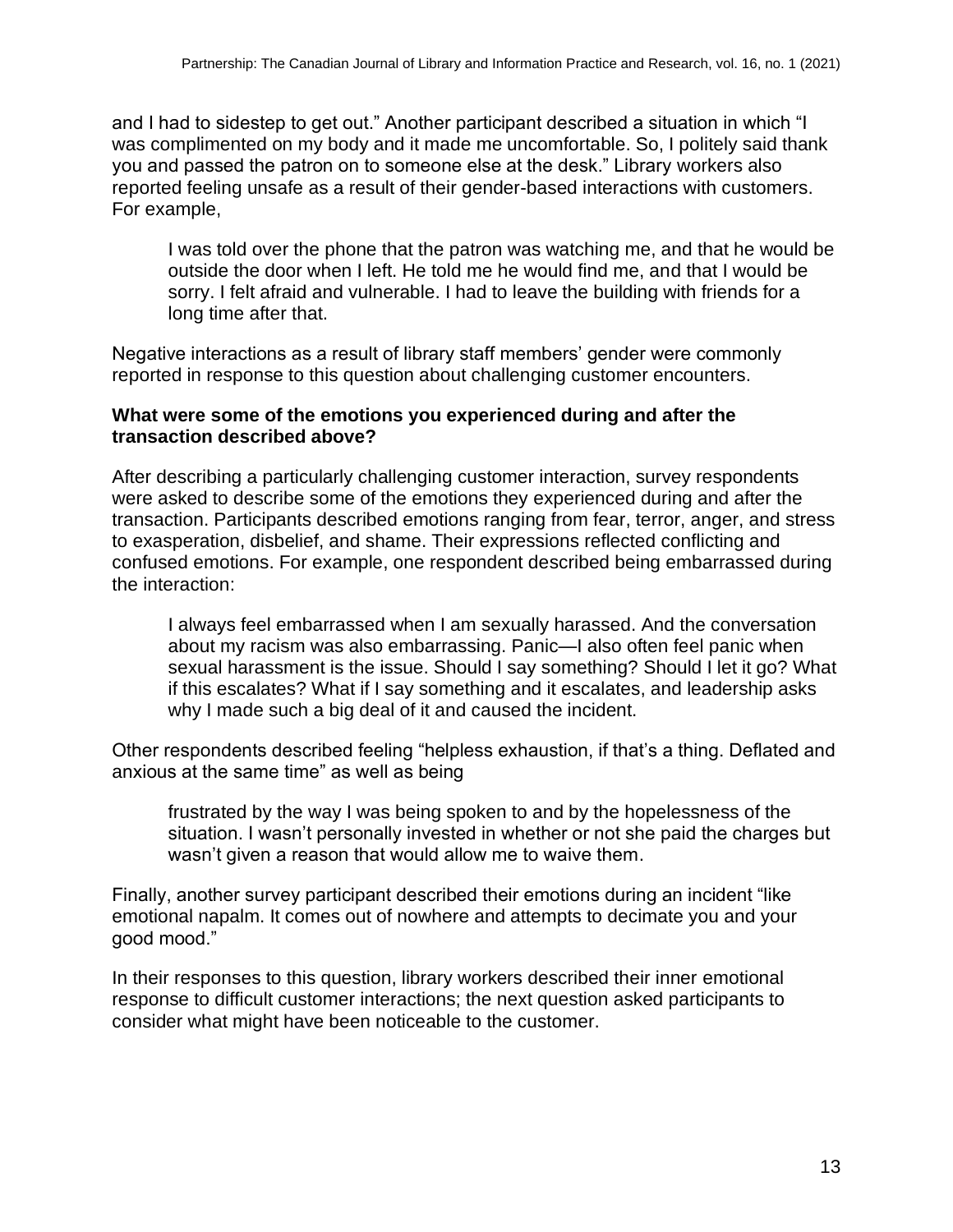#### **Thinking about the same interaction you described, what would the customer have noticed about you during the transaction?**

When thinking about their outward-facing actions, words, or emotions, study participants noted that they often looked calmer than they felt, smiling and trying to de-escalate the situation and hide their real emotions. For example, "I don't think they noticed anything. I actually managed to remain very calm in this interaction." Another participant stated that

I tried to remain calm. I didn't raise my voice or increase my talking speed. I calmly asked them to lower their voice and be respectful and tried to offer another avenue of communication/information in case they wanted to escalate.

Several participants described smiling as a way of masking their real emotions while also using tone of voice and body language to de-escalate the challenging situation. For example,

he would have noticed that I was speaking gently and quietly to avoid making a scene and embarrassing him. I used phrasing from our mission and plan of service to support my decision. I was also empathetic without apologizing ... I am not certain if he could read my true emotions as I always do my best to not express frustration with difficult patrons.

Responses to this question emphasized the differences between how library workers feel and their outward facing actions during a challenging customer interaction.

#### **What strategies do you use to deal with stress that is associated with customer interactions at work?**

Library workers reported dealing with challenging customer situations and the various emotions they experience as a result of these situations. Many responses suggested that these interactions result in stress, and participants identified several strategies that help them deal with that stress.

Responses to this question emphasized the importance of supportive co-workers. For example, "I try to talk it through with colleagues, but often get in trouble from management for venting or displaying emotion." Participants also cited the support of family and friends as a way of dealing with the stress associated with customer interactions at work. While this support is important, many responses suggested that they protected family and friends from some of the details of these interactions. For example, "I talk it through, with limited details, with my partner. Especially when something is particularly stressful or emotional."

Some library staff members needed to find ways to remove themselves from front-line customer service work, particularly after an intense customer interaction. For example, "I try to shelve some books afterwards to reset my emotions."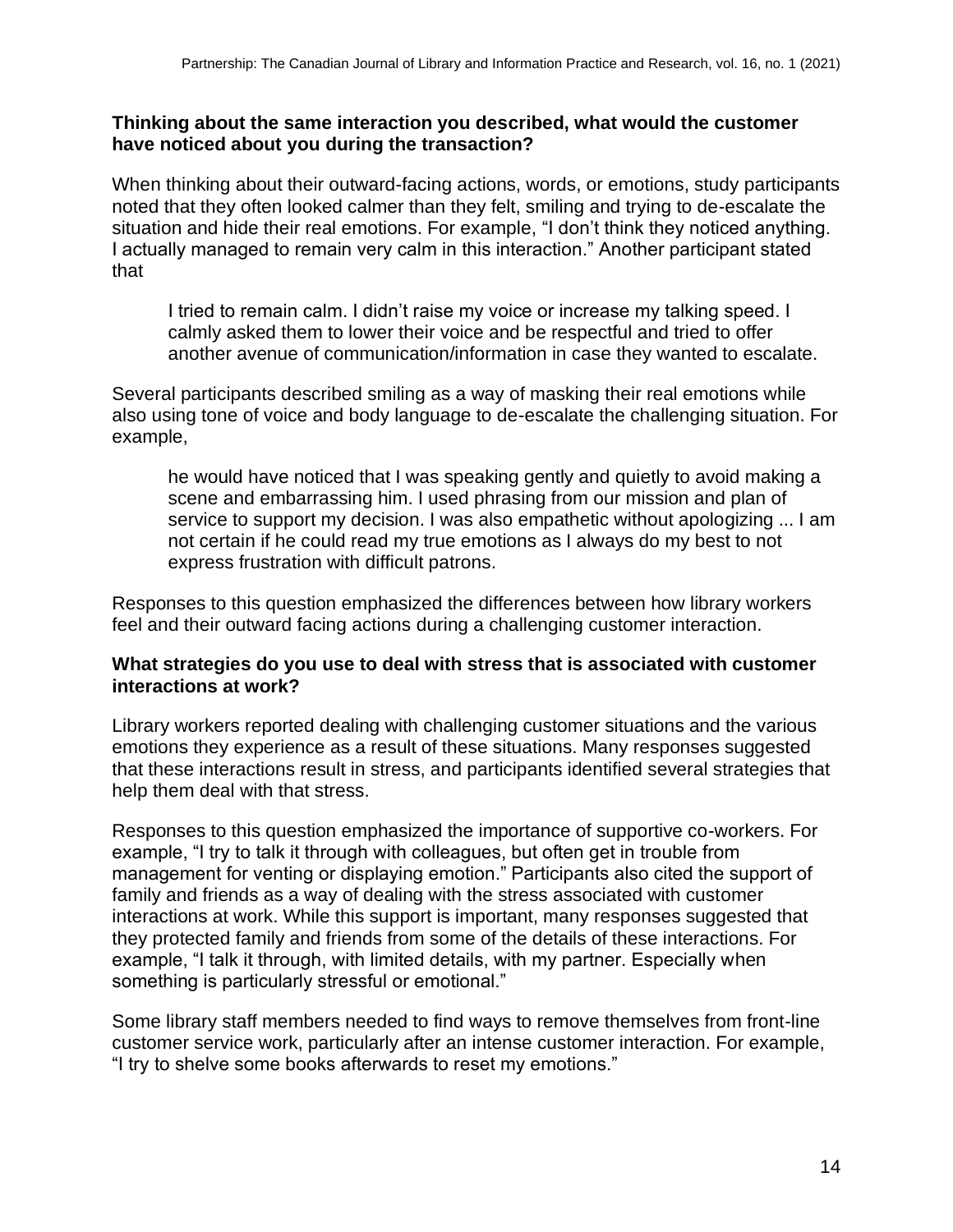Self-care was also a significant theme in the responses to this question. Self-care took many forms, including taking breaks throughout the day and spending time alone to recharge:

I have a lot of alone time in my non-work life these days. Being around people, even in social environments, causes me a lot of stress and I acknowledge that and take steps to provide myself with the best environment I can outside of work.

Participants also highlighted the importance of healthy eating, exercise, meditation, breathing strategies, and therapy as part of their self-care routines. For example,

I have a strict routine of eating properly and on time, exercising daily. I also do yoga in the winter, a massage course once a year. I have to keep my sleep rituals in order to get good sleep. In short, I do everything I can to manage my stress at work.

Another respondent noted that "having regular therapy helps me deal with work-related traumas that exacerbate the anxiety that I already deal with." Finally, some participants reduced their hours of work to allow them to properly manage their stress. For example, "dealing with the public has taken a toll on my health. I have only worked four days a week in this position and spend my off day doing outdoor activities."

#### **Do you have to manage your true emotions at work?**

Participants were asked whether they had to manage their true emotions at work. 94% of the participants indicated that they do, to varying degrees. Their comments suggested that having to manage their emotions has led to burn out. For example, "it is exhausting. We have to always be calm and professional, which is often okay in the moment, but afterwards, we don't have a way to let it out, so it festers." A desire to leave the library field was another common response to this question. For example:

The constant emotional charade has gotten to the point where I sometimes consider quitting my job or switching to a different library sector. I am sometimes scared to go to work, or find myself counting down the hours—only one more hour to go, and it will all be fine as long as there is no incident.… When I first started, I absolutely loved my job, but now I feel like it's eating me alive from the inside. I am terrified that one day I am going to have a mental breakdown at work and yell at a customer or start crying.

Hiding their emotions also resulted in library workers feeling that their supervisors did not fully understand the demands of the job, which led to decreased motivation and feeling the need to restrain themselves from showing their emotions throughout the day. For example,

the entire day is an act of restraint.… I wish there was a higher expectation of customers and that we could, as a society, abolish the notion that the customer is always right. I feel like bullies win, they get what they want, are rewarded with above and beyond service, while the polite people get less.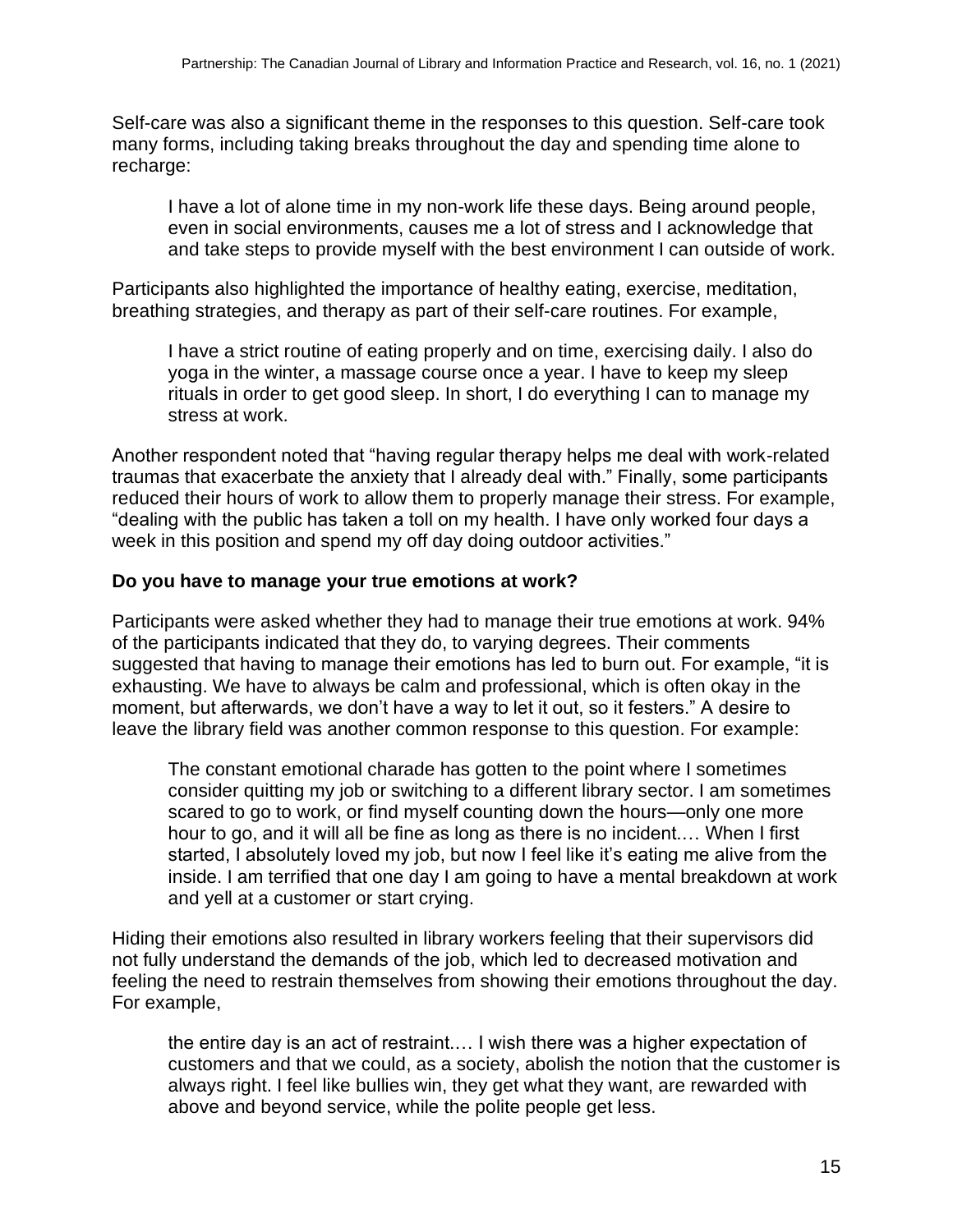Another participant described working

to help people who I find to be unpleasant, bigoted, sexist, homophobic, etc., but it's my job to treat them with the same respect as anyone else, even if they don't treat me that way. I can't appear frustrated with a customer. All the pressure is on me to be professional and de-escalate the situation and that means I can't be emotional.

Library workers reported varying experiences of managing their true emotions at work, but the common theme was that they felt they were expected to hide how they really feel in order to be effective in their roles.

#### **What strategies does your organization provide to address emotional labour?**

The final set of survey questions asked respondents to consider the ways in which their libraries support staff members in terms of emotional labour. When asked about strategies that libraries provided to address emotional labour, 74% of participants said they have been provided with training on how to deal with, or intervene in, potentially volatile situations; 27% of respondents said they received training on the facets of emotional labour; and 12% said their libraries had developed best practices for effective emotional labour. Participants mentioned workshops, debriefing after an incident, and wellness strategies as ways in which libraries support their staff members to address emotional labour. For example, "recently a trauma informed workshop was developed, which includes some strategies for dealing with emotional labour, but only managers and some other leadership staff have taken it." Many participants also indicated that while training was provided by their libraries (such as customer service and deescalation training), emotional labour was not specifically part of staff training. One respondent noted that

I have attended "how to deal with difficult people" workshops at conferences but have not had anything related to emotional labour at our library. We do share stories and solutions at our staff meetings sometimes, which does help when you realize you are not the only one.

Libraries seem to have varying levels of training and support in place to help workers deal with emotional labour in the library.

#### **What could your workplace do to make it easier for you to manage situations that require emotional labour?**

After reflecting on the strategies that libraries offer to deal with emotional labour, participants were asked what their workplaces could do to make it easier for staff to manage situations that require emotional labour. Training, support from management or library leadership, and understanding, openness, and acknowledgement of these situations were all key themes. For example, one respondent suggested

more training about abusive customers and more serious repercussions for those customers (as the suspension and banning system is extremely flawed), more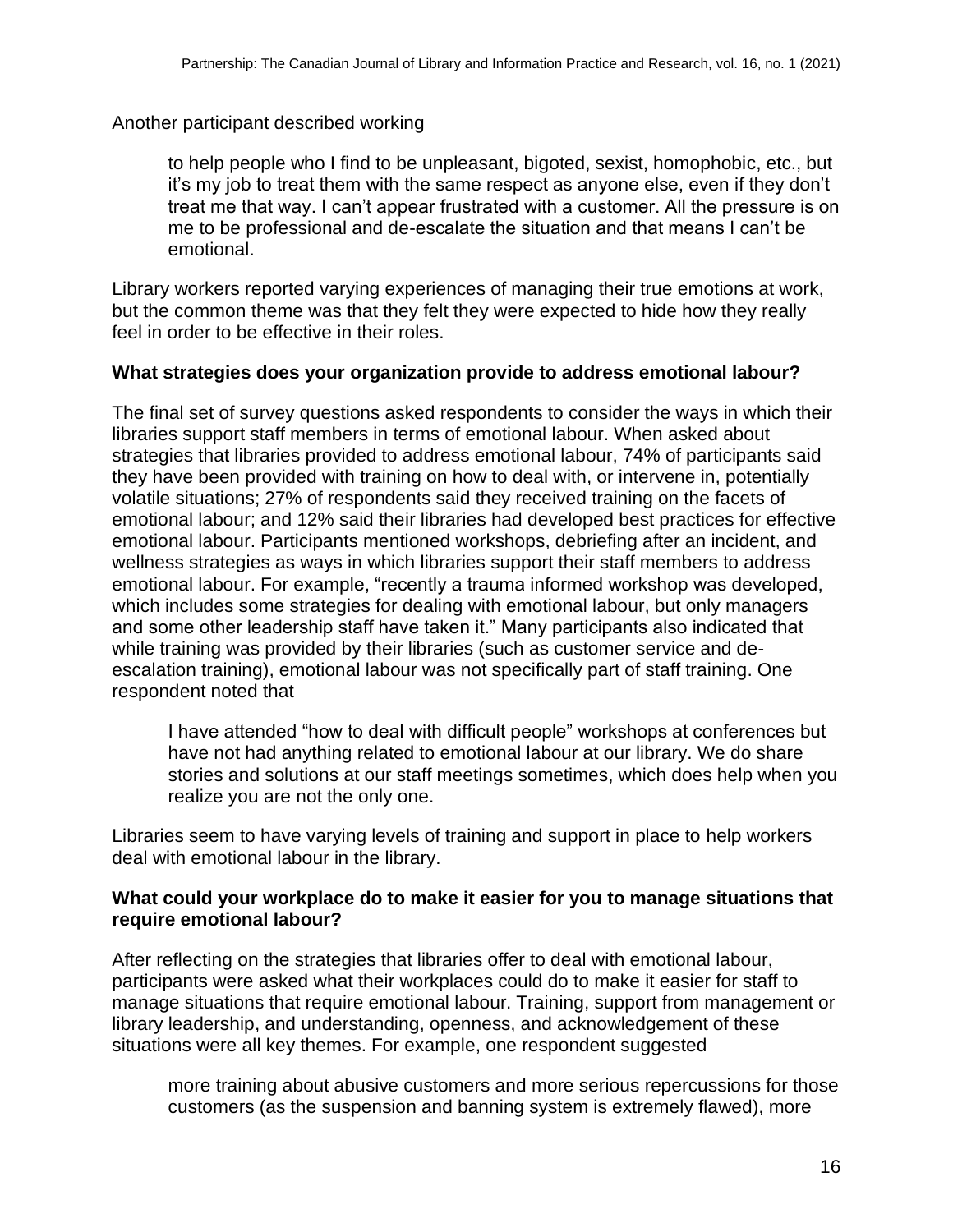resources for social workers at the library, collaboration with agencies who can also help, and physical/mental health challenges of staff need to be taken more seriously and more accommodations for those needing medical assistance during work hours.

Several responses to this question mentioned finding ways to be more open about emotional labour and acknowledge the toll it takes on library workers. For example, one respondent asked administrators to

listen to us, believe us, and allow for us to have breathing room. They could also create policies, and follow through with them, toward not tolerating demanding and abusive behaviour. We shouldn't have to wait until it escalates to refuse service.

Someone else wanted libraries to "recognize stress as a workplace hazard, write policies that make the roles for managers clear in situations where conflict with patrons arise, and create an environment where it is okay to express stress and other negative emotions." Some participants suggested that more opportunities for flexible scheduling and breaks would be a way for libraries to better support their staff members. Other common responses included opportunities to debrief after challenging interactions, setting clear expectations for customer behaviour, and acknowledging that emotional labour is a significant factor in library work.

# *Discussion*

This study found ample evidence that public library workers experience emotional labour in their work. Participants described meaningful experiences connecting with customers and an authentic desire to make a difference in the lives of their customers. However, they also reported major challenges in their customer service work, and as Jordan (2014) indicated, much of it centers around challenging patron needs and contemporary societal issues. As Smith et al. (2020) found, a big source of stress for library staff is "outsider-initiated harassment" (p. 425). Participants in this study reported feeling inadequate in dealing with situations described as verbal and physical abuse. They had a strong desire to assist customers, but the support they needed to provide excellent customer service and maintain personal well-being was often inadequate.

## **High instance of surface acting**

The findings of this study indicate a high instance of surface acting and "behavior modulation" (Grandey & Sayre, 2019), in which external behaviour is modified but does not match internal emotions. In almost all reported cases, what participants felt during a difficult transaction was in complete opposition to what they outwardly projected. They reported feeling afraid, angry, and frustrated on the inside but calm and professional on the outside. As one participant stated, "the entire day is an act of restraint." This corroborates previous research that has shown the high cost of surface acting, including physical health issues, emotional exhaustion, reduced job satisfaction, and the potential to quit a job (Chau et al., 2009; Hülsheger & Schewe, 2011; Kim, 2008; Matteson,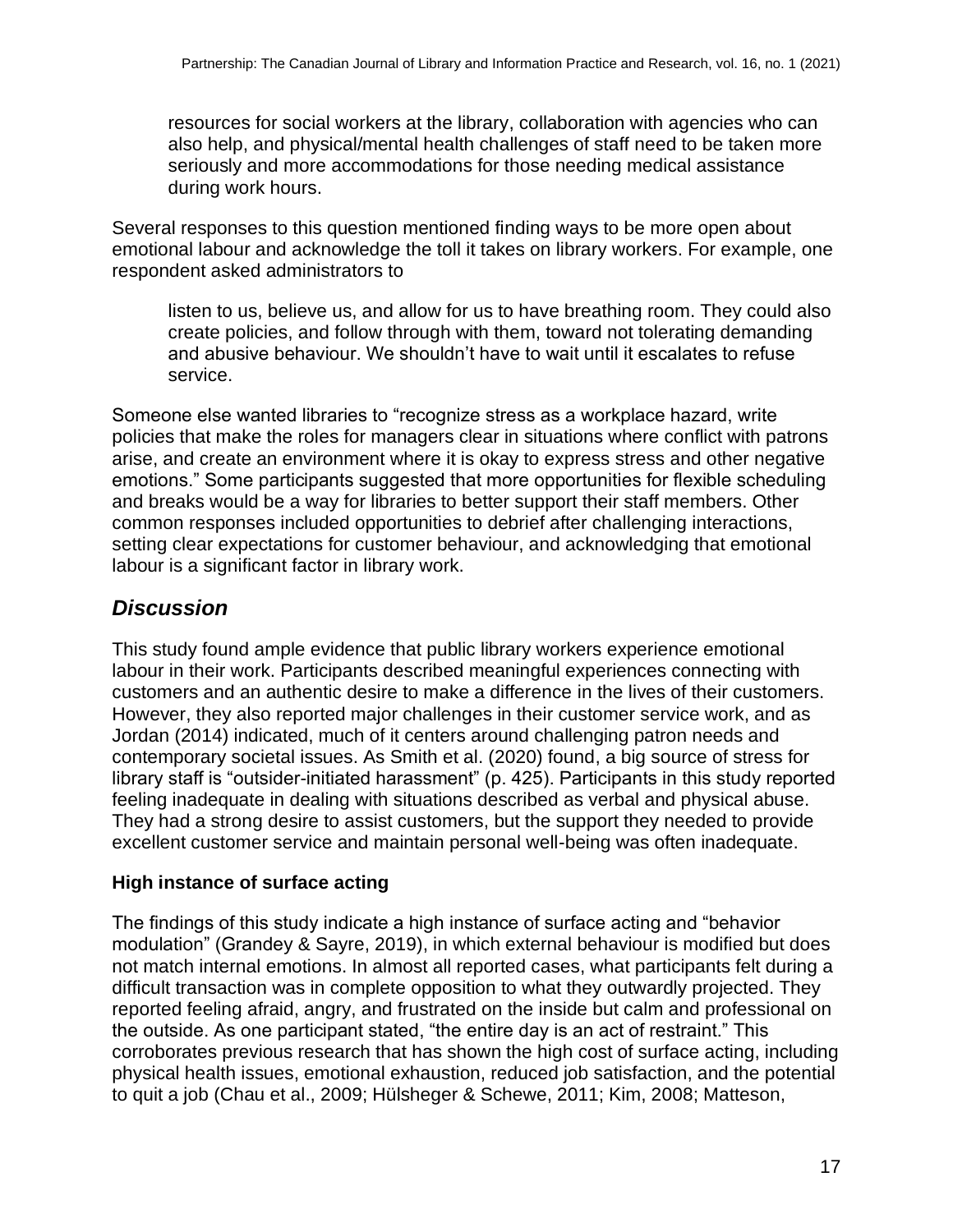2017). Participants in this study reported similar negative effects, such as exhaustion, decreased motivation, and burnout. Surface acting also affects many individuals' personal lives. Some participants reported having difficulty decompressing and diminished enjoyment of life outside of work. More concerning is the number of participants who questioned whether they had the stamina or desire to continue working in the field. One participant initially enjoyed their job but stated that it was now "eating [them] alive from the inside." The effects of surface acting are emotionally draining and override the enjoyment that participants experienced when connecting with their customers.

#### **Deep acting and job satisfaction**

The survey responses included authentic displays of empathy, which indicate the presence of deep acting. Participants described their interactions as rewarding, positive, and emotionally fulfilling. They used words such as "help," "connecting," "community," and "relationships" to describe what they most enjoyed about working with customers. This genuine show of empathy was often accepted positively by the customer. This sense of connection makes deep acting an accessible and effective way for library staff to manage emotional labour, and it can lead to high levels of job satisfaction (Grandey et al., 2013). The genuine joy of interacting with the community, facilitating access to resources, building relationships, and helping to solve problems can provide an easier pathway to deep acting and reduce the emotional dissonance staff experience in their work (Philipp & Schüpbach, 2010).

#### **Library work as gendered and affective labour**

Most participants in this study (90%) identified as female, and many of their responses fit into the gendered perception of service: that others' emotional status is more important than one's own well-being (Wharton, 2009). Participants described a lack of support in their organizations for the emotional demands of their job; these responses fit the notion that intellectual labour, or mind work, is valued more than the affective or emotional aspects of work (Sloniowski, 2016). Feminist theorists have long explored the notion of the "gendered immaterialization of labour" (Sloniowski, 2016, p. 646), but little headway has been made to circumvent the devaluing of affective labour in library work. Sloniowski (2016) strongly urged the library research sector to recognize and speak about affective labour both inside and outside of library literature and to develop professional metrics that recognize and reward the emotional work of library staff.

The service philosophy that the "customer is always right" affects many interactions in libraries, and study participants reported a lack of power in challenging situations. One participant described their exhaustion from "having to say yes to everything and everyone"; they seemed to feel a responsibility to consistently please the customer. This aligns with affective, gendered labour, in which the desire is to create "in others, feelings of well-being or affirmation" (Wharton, 2009, p. 149). Survey responses included gender-specific references to customer interactions, perhaps exacerbated by the skewed balance of power toward the customer (Wharton, 2009). Further, several participants described sexual harassment in the workplace, such as "asking for phone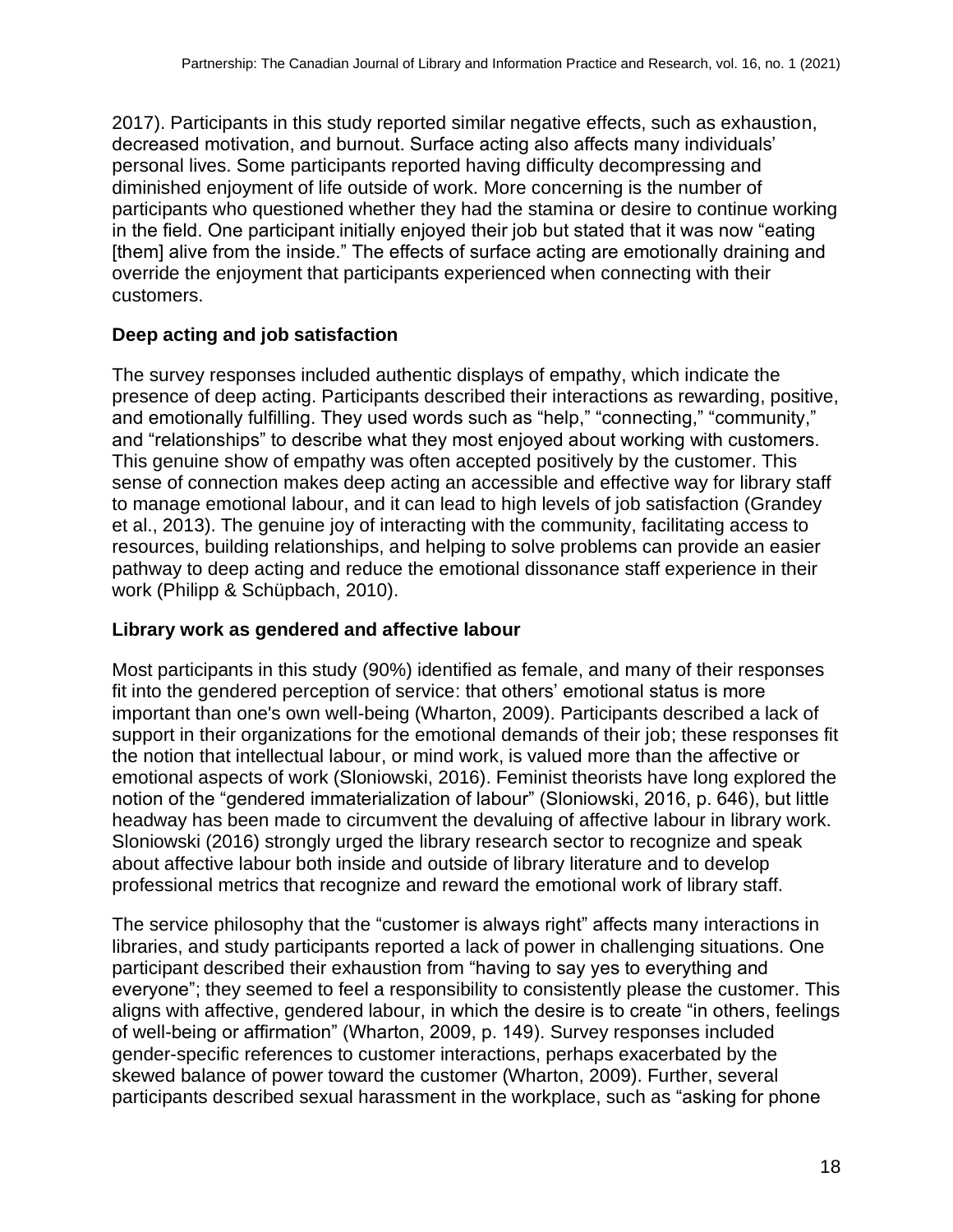numbers, inappropriate touching, or lewd comments" and being "complimented on my body." One participant's comment suggested that they were aware of their position of power and felt guilty when they had to confront harassing behaviour from someone more disadvantaged. Participants conflated a sense of power with actions of oppression: when one participant was accused of being racist, she reported that "it also felt a bit ridiculous to be a white, upper middle-class woman asking a likely underhoused Indigenous man to please not oppress me with his harassment." Such conflict creates an added layer of complexity and emotional distress to some library workers' experiences.

The discourse in professional guidelines encourages tipping the balance of power towards the customer. The RUSA (2013) *Guidelines* provide library workers with direction on how to behave in order to provide excellent customer service (Emmelhainz et al., 2017), but they do not acknowledge how to reconcile inner emotions with outward countenance. The prescriptive nature of the *Guidelines* seems to discourage any personal or genuine responses to patron interactions. Participants in this study appeared to be well-trained and obediently followed guidelines by showing no outward signs of frustration or emotion; they reported that to the customer, they were calm, had non-threatening body language, and were smiling, and as one participant stated, they "used phrasing from [the] mission and plan of service to support [the] decision." Professional norms that develop from stated and well-documented guidelines often prioritize emotional control, which may actually inhibit one's ability to fully express their emotions at work (Funk et al., 2017). There are no official guidelines in library and information sciences that provide support for dealing with difficult customer behaviour or that provide self-regulation strategies. The emphasis in existing guidelines is on the need to please the user and provide consistently pleasant service, as opposed to considering the more complex psychological or emotional support that a customer may need. Further, the RUSA *Guidelines* gloss over customer interactions as routine informational requests and ignore the societal challenges that today's public library staff face on a regular basis.

## **Strategies for change**

Other professions, such as nursing, have made more progress in acknowledging emotional labour and offer employee assistance programs, mindfulness training, and perhaps most importantly, administrative support (Cricco-Lizza, 2014; Funk et al., 2017; Hülsheger et al., 2013). When asked what their workplace could do, participants in this study mentioned all of these options. Their responses suggested that managerial support in the form of policies, acknowledgements of the challenges of working in customer service, specific emotional labour training (not just "how to deal with a difficult customer"), and time and space to debrief about experiences would ease the pressures associated with performing emotional labour. Matteson and Miller's (2014) hierarchy of needs model might be a good place to start in designing levels of support within a library organization.

Surface- and deep-acting training could help arm employees with strategies to manage emotionally charged situations (Peng, 2015). Research suggests that such training can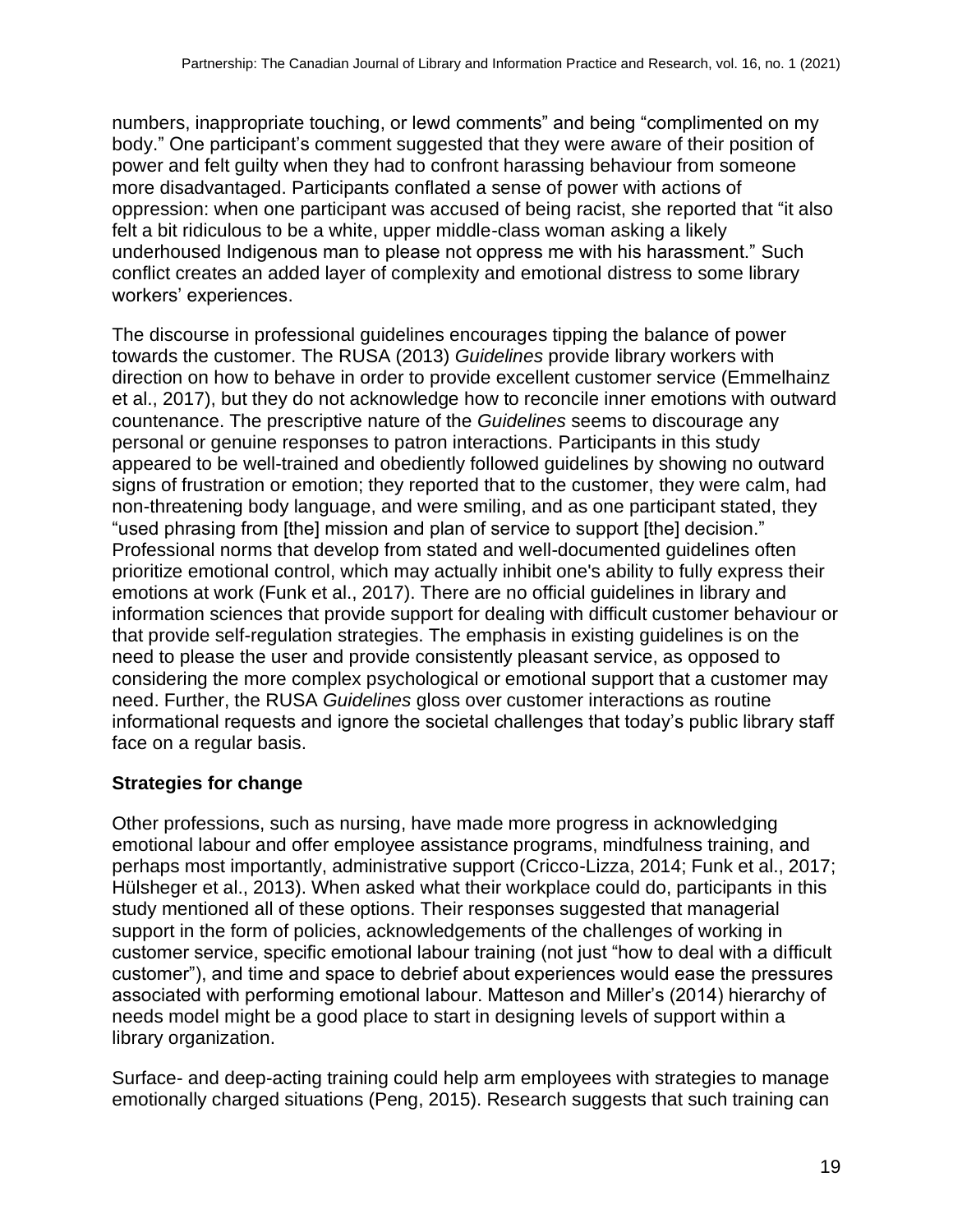help to reduce emotional exhaustion and burnout (Ishii & Markman, 2016; Philipp & Schüpbach, 2010; Rutner et al., 2011). Jordan (2014) suggested that organizations emphasize training in emotional intelligence skills; Julien and Genuis (2009) recommended that library school curriculum include an awareness of the affective nature of library work. Although no study has specifically mentioned training of clerks, technicians, or others not in a professional librarian capacity, organizations should recognize and train all employees who fill a customer service role. Greater focus on people management skills, including emotional labour, in the education and training of library workers would not only increase awareness of one's own emotional intelligence but also provide the opportunity to build strategies for self-reflection (Matteson et al., 2016). Further to this, deep-acting training could encourage a "cognitive reappraisal" (Rutner et al., 2011, p. 106), so that outward (normative) emotions more closely align with felt emotions. Occupational training has largely focused on surface acting, or behavioural norms and expectations of the job (Rutner et al., 2011). Mindfulness training could also be a part of library studies (Smith et al., 2020), but providing continuing support for self-care activities is the responsibility of the workplace. Although a significant number of participants indicated that they used self-care strategies to cope, the authors of this study caution against reliance on these measures alone to counteract negative emotions. While self-care techniques are important and may help to address emotional exhaustion (Salyers et al., 2018), they will be most effective when practiced in conjunction with support from the organization.

Organizations could also consider emphasizing emotional intelligence in their hiring practices. An "emotional demands-abilities fit" (Hülsheger & Schewe, 2011, p. 383) would help to ensure that hired staff are capable of emotional labour. Kim (2008) suggested that extroverted individuals are more successful at deep acting, and although it may be impractical or difficult to assess introvert or extrovert tendencies upon hiring, training that focuses on deep-acting techniques may help to alleviate emotional exhaustion and burnout. There is great opportunity for growth in support, at both the educational and the organizational level, that will help to reveal the effects of emotional labour on library workers.

# *Conclusions & Further Research*

This study included library workers in a variety of roles in various sizes of libraries, from small and rural to large and urban. These participants described experiencing meaningful interactions in their customer service roles, including positive experiences that triggered positive emotions, leading to instances of emotional harmony (Hochschild, 1983). However, they also experienced challenging situations in which their outward countenance conflicted with their inner emotions. The inability to reconcile two opposing emotions and a perceived lack of support affected their personal well-being and enjoyment of customer service work. Participants reported exhaustion and burnout as outcomes of emotional labour.

Libraries have followed similar patterns to other historically gendered careers, such as nursing, by failing to acknowledge the value of emotional work. The profession could acknowledge the emotional labour aspects of library work in professional guidelines and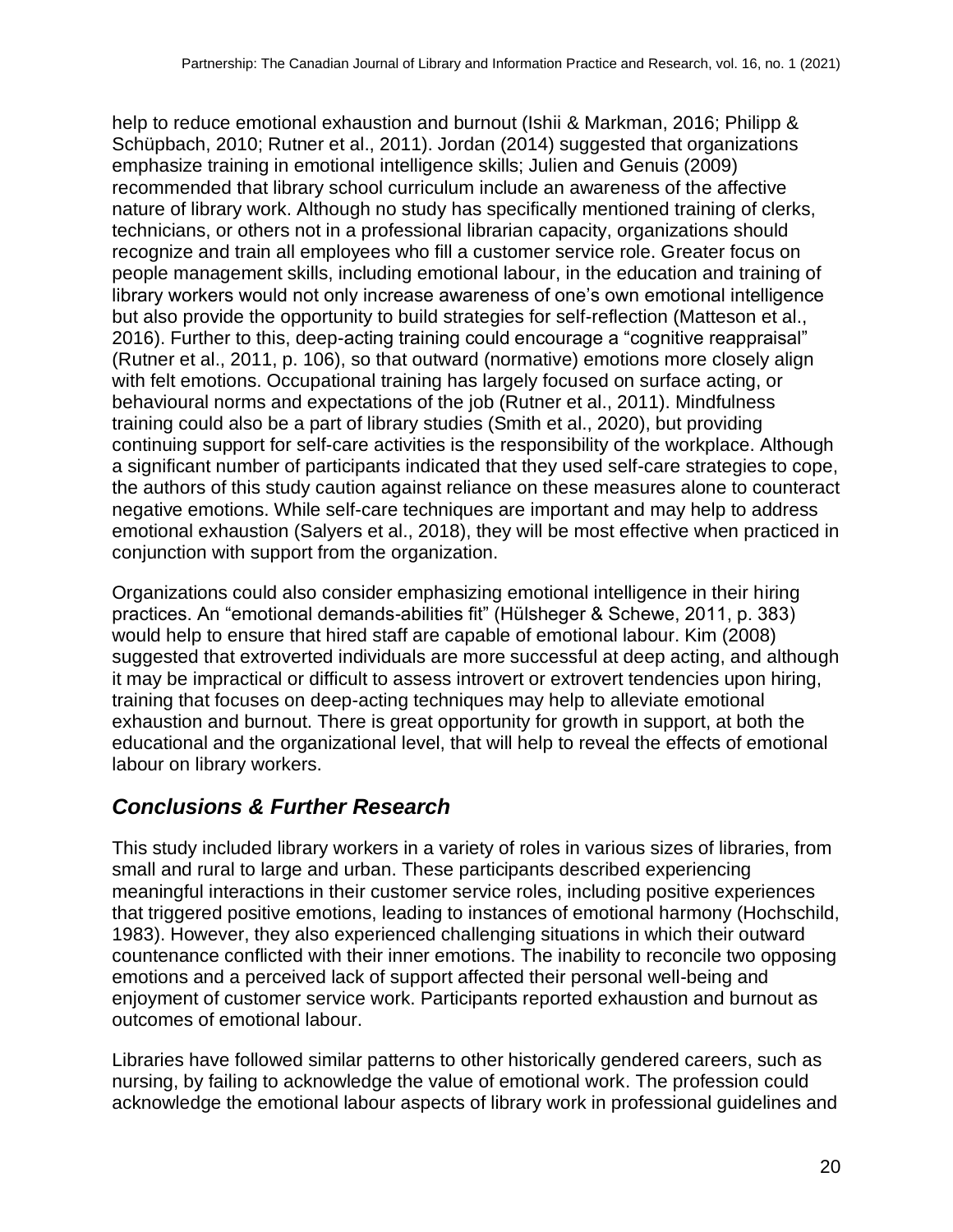training and provide more extensive formalized support for all staff with customer service duties. It is time to move beyond basic soft skill training and begin to recognize the toll that complex social interactions take on public library front-line service workers. By offering ongoing training and support for emotional labour and focusing on building awareness of emotional intelligence and educating staff on deep-acting strategies, library organizations can help to reduce exhaustion and burnout in individuals who perform customer service work. These practices will not preclude workers from experiencing troubling situations like those reported in this study. However, if emotional labour were a required part of library education and a key area of focus in workplace training, it could help alleviate some of the anxieties that difficult customer interactions cause. At the same time, equipping staff with stronger emotional labour strategies could help to build resilience and increase job satisfaction. Furthermore, post-secondary library training programs and workplace training in libraries could draw on the intersectionality of social work theory and practice as well as theory from other professions that deal with emotional labour, such as nursing and teaching, to strengthen training for library workers. The work being done in other professions could also help inform support for public library workers.

Future studies involving in-depth interviews or focus groups to further explore the impact of emotional labour on public library workers would provide an even greater understanding of this topic. Additionally, research that expands to other provinces or countries would be useful to identify potential regional differences in the experiences of public library workers and trends throughout public libraries. In further studies, expanded demographic questions that look more specifically at the implications of race and gender in the emotional labour of public library work would be useful contributions to the field. This initial study provides insight and gives voice to public library workers in one Canadian province. The researchers hope that this is the beginning of a more significant investigation of this issue in libraries, both from a research perspective and from a workplace culture and training perspective.

On a broad level, professional norms and guidelines should be developed to provide support for dealing with difficult customer behaviour or to provide strategies for effective self-regulation. An increase in organizational-level training and support for emotional labour and inclusion of this topic in post-secondary library training programs will help to raise awareness and understanding of emotional labour in library work. The emotional aspects of public library work must be acknowledged. Full, unapologetic support for all staff is necessary in order for change to occur.

## *References*

American Library Association. (2008, January 22). [Professional ethics.](http://www.ala.org/tools/ethics)

American Library Association. (n.d.). [Social role of the library.](http://www.ala.org/tools/research/librariesmatter/category/social-role-library)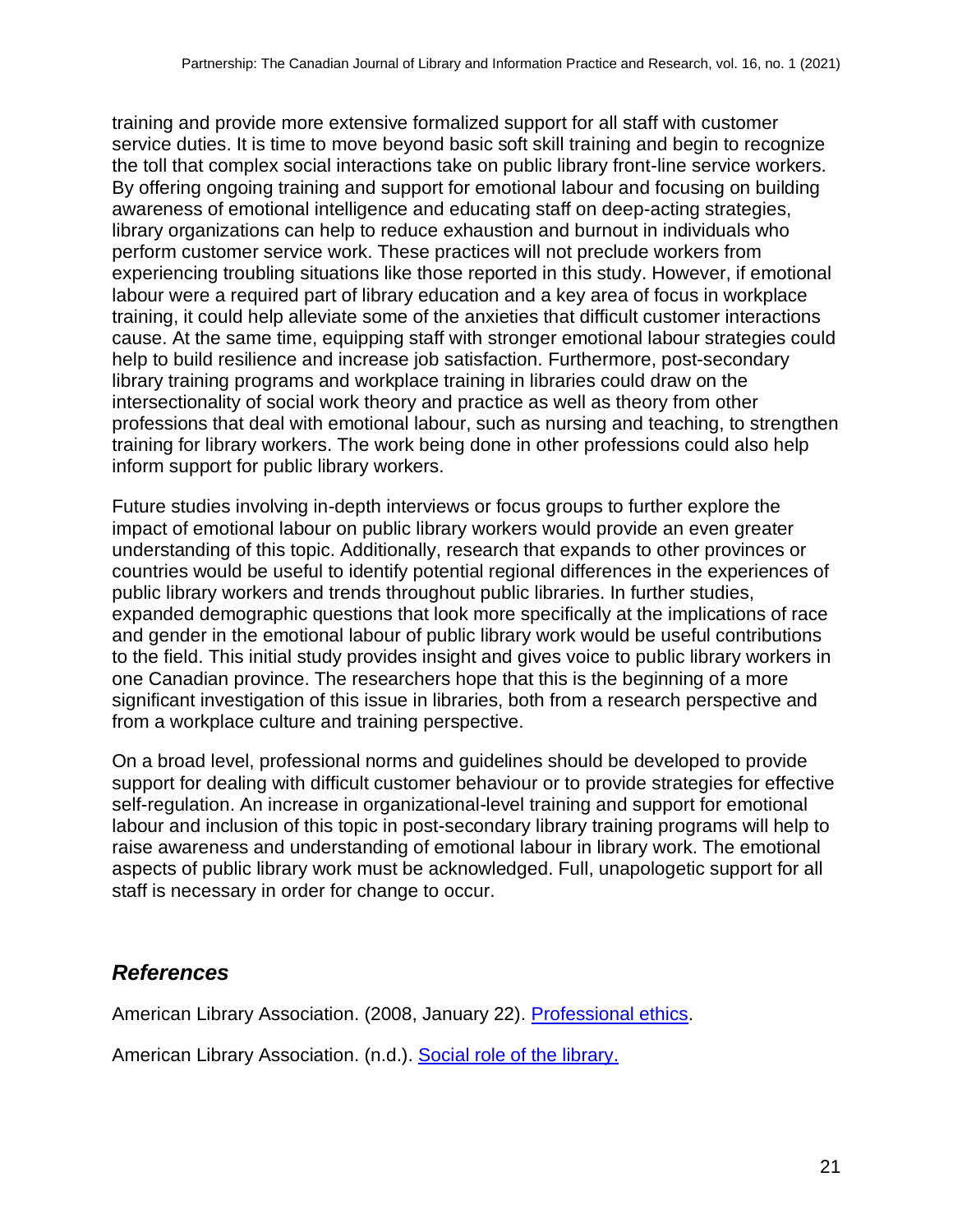- Ashforth, B. E., & Humphrey, R. H. (1993). [Emotional labor in service roles: The](https://doi.org/10.5465/amr.1993.3997508)  [influence of identity.](https://doi.org/10.5465/amr.1993.3997508) *The Academy of Management Review, 18*(1), 88-115.
- Bogdan, R., & Biklen, S. (1992). *Qualitative research for education: An introduction to theory and methods* (2nd ed.). Allyn and Bacon.
- Bono, J. E., & Vey, M. A. (2007). [Personality and emotional performance: Extraversion,](https://doi.org/10.1037/1076-8998.12.2.177)  [neuroticism, and self-monitoring.](https://doi.org/10.1037/1076-8998.12.2.177) *Journal of Occupational Health Psychology, 12*(2), 177-192.
- Chau, S. L., Dahling, J. J., Levy, P. E., & Diefendorff, J. M. (2009). [A predictive study of](https://doi.org/10.1002/job.617)  [emotional labor and turnover.](https://doi.org/10.1002/job.617) *Journal of Organizational Behavior, 30*(8), 1151- 1163.
- Creswell, J. W. (2009). *Research design: Qualitative, quantitative, and mixed methods approaches.* SAGE.
- Cricco-Lizza, R. (2014). [The need to nurse the nurse: Emotional labor in neonatal](https://doi.org/10.1177/1049732314528810)  [intensive care.](https://doi.org/10.1177/1049732314528810) *Qualitative Health Research, 24*(5), 615–628.
- Denzin, N. K, & Lincoln, Y. S. (2003). *Collecting and interpreting qualitative materials*  (2nd ed.). SAGE.
- Douglas, V. A., & Gadsby, J. (2017, March 22-25). *[Gendered labor and library](http://www.ala.org/acrl/sites/ala.org.acrl/files/content/conferences/confsandpreconfs/2017/GenderedLaborandLibraryInstructionCoordinators.pdf)  [instruction coordinators](http://www.ala.org/acrl/sites/ala.org.acrl/files/content/conferences/confsandpreconfs/2017/GenderedLaborandLibraryInstructionCoordinators.pdf)* [Paper presentation]. Association of College & Research Libraries Conference, Baltimore, MA, United States.
- Emmelhainz, C., Pappas, E., & Seale, M. (2017). [Behavioral expectations for the](https://escholarship.org/uc/item/2mq851m0)  [mommy librarian: The successful reference transaction as emotional labor.](https://escholarship.org/uc/item/2mq851m0) In M. T. Accardi (Ed.), *The feminist reference desk: Concepts, critiques, and conversations* (pp. 27-45). Library Juice Press.
- Funk, L. M., Peters, S., & Roger, K. S. (2017). *[The emotional labor of personal grief in](https://doi.org/10.1177/1049732317729139)  [palliative care: Balancing caring and professional identities](https://doi.org/10.1177/1049732317729139)*. *Qualitative Health Research, 27*(14), 2211–2221.
- Garrison, D. (1977). The tender technicians: The feminization of public librarianship, 1876-1905. *Journal of Academic Librarianship, 3*(1), 10-19.
- Grandey, A. A. (2003). [When "the show must go on": Surface acting and deep acting as](https://doi.org/10.5465/30040678)  [determinants of emotional exhaustion and peer-rated service delivery.](https://doi.org/10.5465/30040678) *Academy of Management Journal, 46*(1), 86-96.
- Grandey, A. A., Chi, N.-W., & Diamond, J. A. (2013). [Show me the money! Do financial](https://doi.org/10.1111/peps.12037)  rewards for performance enhance [or undermine the satisfaction from emotional](https://doi.org/10.1111/peps.12037)  [labor?](https://doi.org/10.1111/peps.12037) *Personnel Psychology, 66*(3)*,* 569-612.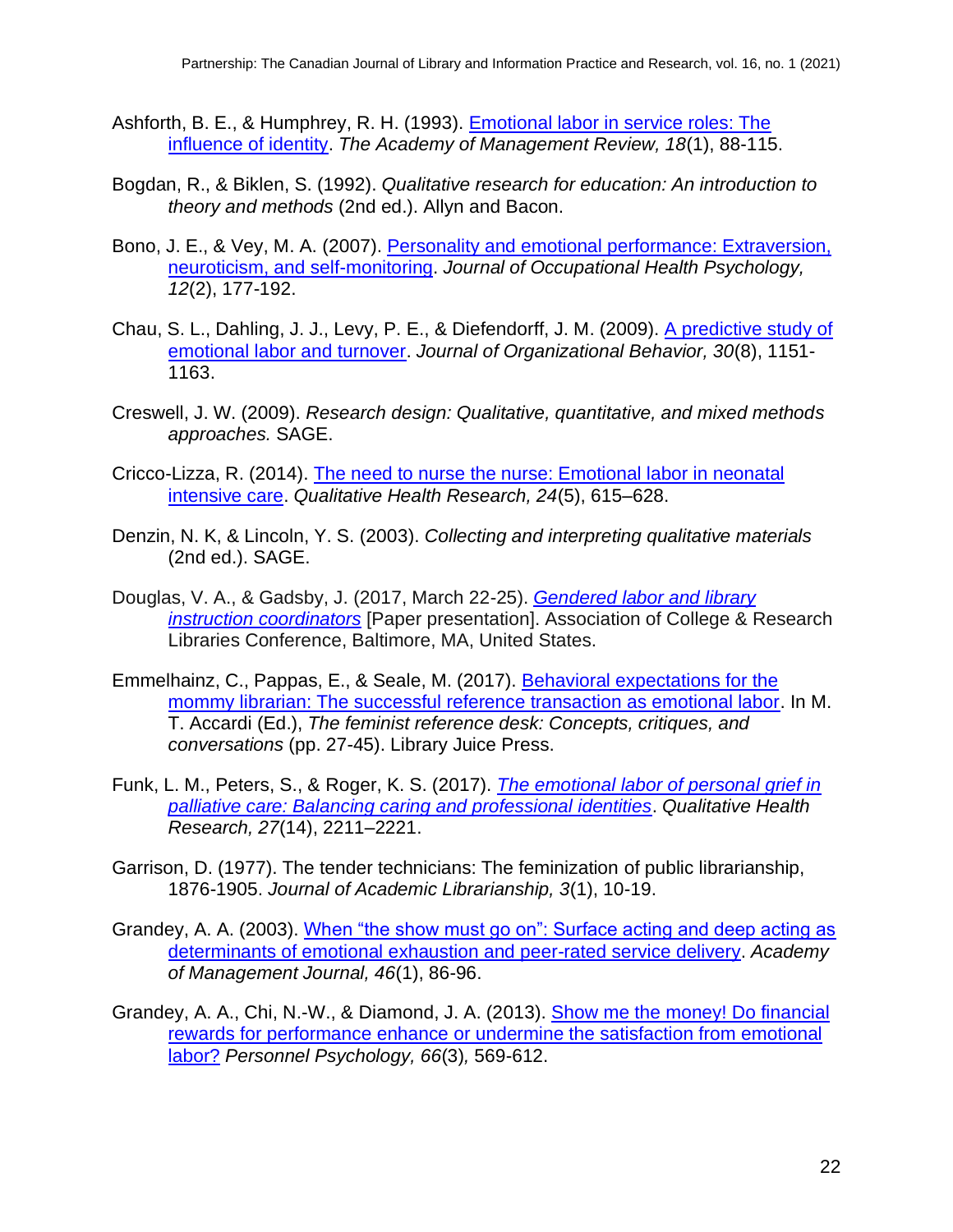- Grandey, A. A., & Gabriel, A. S. (2015). [Emotional labor at a crossroads: Where do we](https://doi.org/10.1146/annurev-orgpsych-032414-111400)  [go from here?](https://doi.org/10.1146/annurev-orgpsych-032414-111400) *Annual Review of Organizational Psychology and Organizational Behavior, 2*(21), 323-349.
- Grandey, A. A., & Sayre, G. M. (2019). [Emotional labor: Regulating emotions for a](https://doi.org/10.1177/0963721418812771)  [wage.](https://doi.org/10.1177/0963721418812771) *Current Directions in Psychological Science, 28*(2), 131-137.
- Gray, B. (2010). [Emotional labour, gender and professional stereotypes of emotional](https://doi.org/10.1080/09589236.2010.514207)  [and physical contact, and personal perspectives on the emotional labour of](https://doi.org/10.1080/09589236.2010.514207)  [nursing.](https://doi.org/10.1080/09589236.2010.514207) *Journal of Gender Studies, 19*(4), 349-360.
- Hochschild, A. R. (1983). *The managed heart: Commercialization of human feeling.*  University of California Press.
- Hülsheger, U. R., Alberts, H. J. E. M., Feinholdt, A., & Lang, J. W. B. (2013). [Benefits of](https://doi.org/10.1037/a0031313)  [mindfulness at work: The role of mindfulness in emotion regulation, emotional](https://doi.org/10.1037/a0031313)  [exhaustion, and job satisfaction.](https://doi.org/10.1037/a0031313) *Journal of Applied Psychology, 98*(2), 310–325.
- Hülsheger, U. R., & Schewe, A. F. (2011). [On the costs and benefits of emotional labor:](https://doi.org/10.1037/a0022876)  [A meta-analysis of three decades of research.](https://doi.org/10.1037/a0022876) *Journal of Occupational Health Psychology, 16*(3), 361-389.
- Ishii, K., & Markman, K. M. (2016). [Online customer service and emotional labor: An](https://doi.org/10.1016/j.chb.2016.04.037)  [exploratory study.](https://doi.org/10.1016/j.chb.2016.04.037) *Computers in Human Behavior*, *62*, 658–665.
- Joe, J. (2019). [A perspective on emotional labor in academic libraries.](https://doi.org/10.1016/j.acalib.2018.11.002) *The Journal of Academic Librarianship, 45*(1), 66-67.
- Jordan, M. W. (2014). [All stressed out, but does anyone notice? Stressors affecting](https://doi.org/10.1080/01930826.2014.924318)  [public libraries.](https://doi.org/10.1080/01930826.2014.924318) *Journal of Library Administration, 54*(4), 291-307.
- Judge, T. A., Woolf, E. F., & Hurst, C. (2009). [Is emotional labor more difficult for some](https://doi.org/10.1111/j.1744-6570.2008.01129.x)  [than for others? A multilevel, experience-sampling study.](https://doi.org/10.1111/j.1744-6570.2008.01129.x) *Personnel Psychology, 62*(1), 57-88.
- Julien, H., & Genuis, S. K. (2009). [Emotional labour in librarians' instructional work.](https://doi.org/10.1108/00220410910998924) *Journal of Documentation, 65*(6), 926-937.
- Kim, H. J. (2008). [Hotel service providers' emotional labor: The antecedents and effects](https://doi.org/10.1016/j.ijhm.2007.07.019)  [on burnout.](https://doi.org/10.1016/j.ijhm.2007.07.019) *International Journal of Hospitality Management, 27*(2)*,*151-161.
- Lindén, M., Salo, I., & Jansson, A. (2018). [Organizational stressors and burnout in](https://doi.org/10.1177/0961000616666130)  [public librarians.](https://doi.org/10.1177/0961000616666130) *Journal of Librarianship and Information Science*, *50*(2), 199– 204.
- Logsdon, A., Mars, A., & Tompkins, H. (2017). [Claiming expertise from betwixt and](https://doi.org/10.1080/10691316.2017.1326862)  [between: Digital humanities librarians, emotional labor, and genre theory.](https://doi.org/10.1080/10691316.2017.1326862) *College & Undergraduate Libraries, 24*(2-4), 155-170.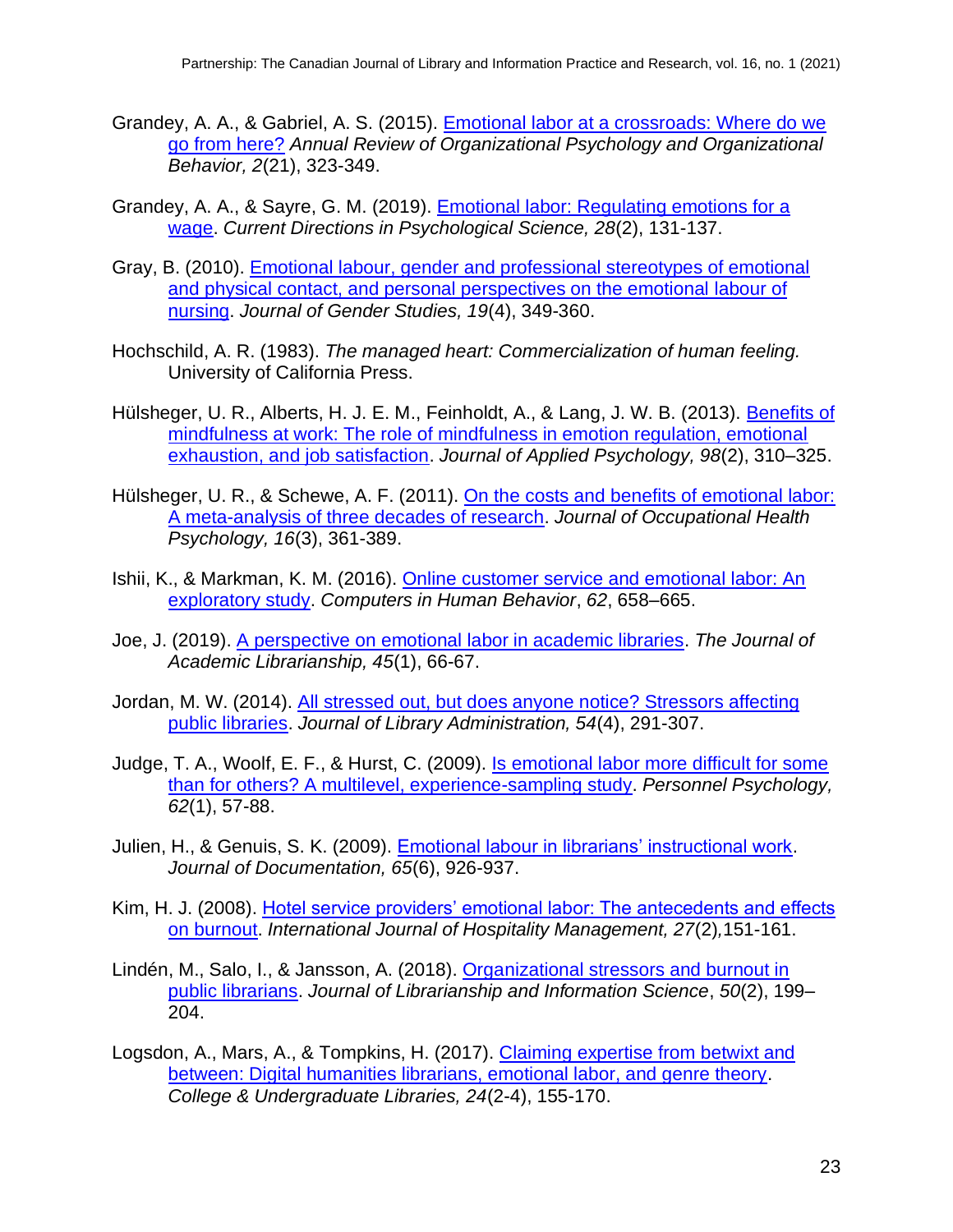- Matteson, M. L. (2017). [A primer on emotions in the workplace.](https://doi.org/10.1108/s0732-067120170000037001) In S. Hines & M. L. Matteson (Eds.), *Emotion in the library workplace*: *Vol. 37. Advances in Library Administration and Organization* (pp. 1-14). Emerald Publishing Limited.
- Matteson, M. L., Anderson, L., & Boyden, C. (2016). ["Soft skills": A phrase in search of](https://doi.org/10.1353/pla.2016.0009)  [meaning.](https://doi.org/10.1353/pla.2016.0009) *Portal: Libraries and the Academy, 16*(1), 71-88.
- Matteson, M. L., Chittock, S., & Mease, D. (2015). [In their own words: Stories of](https://doi.org/10.1086/679027)  [emotional labor from the library workforce.](https://doi.org/10.1086/679027) *Library Quarterly, 85*(1), 85-105.
- Matteson, M. L., & Miller, S. S. (2012). [Emotional labor in librarianship: A research](https://doi.org/10.1016/j.lisr.2012.02.003)  [agenda.](https://doi.org/10.1016/j.lisr.2012.02.003) *Library & Information Science Research, 34*(3), 176-183.
- Matteson, M. L., & Miller, S. S. (2013). [A study of emotional labor in librarianship.](https://doi.org/10.1016/j.lisr.2012.07.005) *Library & Information Science Research, 35*(1): 54–62.
- Matteson, M. L., & Miller, S. S. (2014). [What library managers should know about](https://doi.org/10.1080/01616846.2014.910720)  [emotional labor.](https://doi.org/10.1080/01616846.2014.910720) *Public Library Quarterly, 33*(2), 95-107.
- Merriam, S. B. (2009). *Qualitative research: A guide to design and implementation* (2nd ed.). Jossey-Bass.
- Miles, M.B., Huberman, A. M., & Saldana, J. (2014). *Qualitative data analysis: A methods sourcebook* (3rd ed.). Sage.
- Peng, Y.-P. (2015). Buffering the negative effects of surface acting: The moderating role [of supervisor support in librarianship.](https://doi.org/10.1016/j.acalib.2014.10.009) *The Journal of Academic Librarianship, 41*(1), 37-46.
- Philipp, A., & Schüpbach, H. (2010). [Longitudinal effects of emotional labour on](https://pubmed.ncbi.nlm.nih.gov/21058861/)  [emotional exhaustion and dedication of teachers.](https://pubmed.ncbi.nlm.nih.gov/21058861/) *Journal of Occupational Health Psychology, 15*(4), 494-504.
- Rafaeli, A., & Sutton, R. I. (1987). [Expression of emotion as part of the work role.](https://doi.org/10.5465/amr.1987.4306444) *The Academy of Management Review, 12*(1), 23-37.
- Reference and User Services Association. (2013, May 28). [Guidelines for behavioral](http://www.ala.org/rusa/resources/guidelines/guidelinesbehavioral)  [performance of reference and information service providers.](http://www.ala.org/rusa/resources/guidelines/guidelinesbehavioral)
- Rutner, P., Riemenschneider, C., O'Leary-Kelly, A., & Hardgrave, B. (2011). [Work](https://doi.org/10.1145/1952712.1952718)  [exhaustion in information technology professionals: The impact of emotion labor.](https://doi.org/10.1145/1952712.1952718) *ACM SIGMIS Database*, *42*(1), 102–120.
- Salyers, M. P., Watkins, M. A., Painter, A., Snajdr, E. A., Gilmer, L. O., Garabrant, J. M., & Henry, N. H. (2018). [Predictors of burnout in public library employees.](https://doi.org/10.1177/0961000618759415) *Journal of Librarianship and Information Science*, *51*(4), 974-983.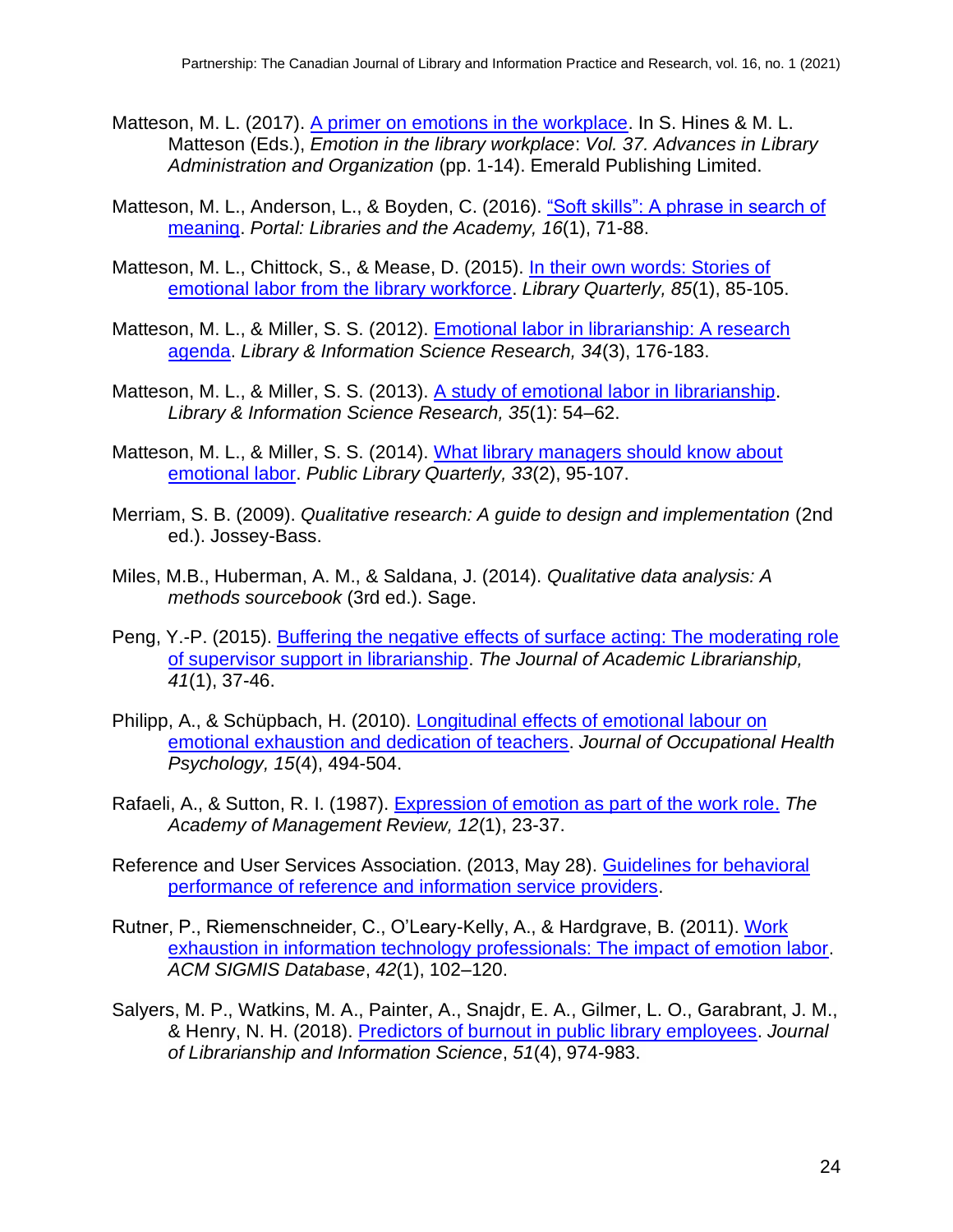- Shuler, S., & Morgan, N. (2013). [Emotional labor in the academic library: When being](https://doi.org/10.1080/02763877.2013.756684)  [friendly feels like work.](https://doi.org/10.1080/02763877.2013.756684) *The Reference Librarian, 54*(2), 118-133.
- Sloniowski, L. (2016). [Affective labor, resistance, and the academic librarian.](https://doi.org/10.1353/lib.2016.0013) *Library Trends, 64*(4), 645-666.
- Smith, D. L., Bazalar, B., & Wheeler, M. (2020). Public librarian job stressors and [burnout predictors.](https://doi.org/10.1080/01930826.2020.1733347) *Journal of Library Administration, 60*(4), 412-429.
- Stake, R. (1995). *The art of case study research*. SAGE.
- Wharton, A. S. (2009). [The sociology of emotional labor.](https://doi.org/10.1146/annurev-soc-070308-115944) *Annual Review of Sociology, 35*, 147-165.
- Williams, R. D., & Saunders, L. (2020). [What the field needs: Core knowledge, skills,](https://doi.org/10.1086/708958)  [and abilities for public librarianship.](https://doi.org/10.1086/708958) *The Library Quarterly, 90*(3), 283-297.
- Yin, R. K. (2014). *Case study research: Design and methods* (5th ed.). SAGE.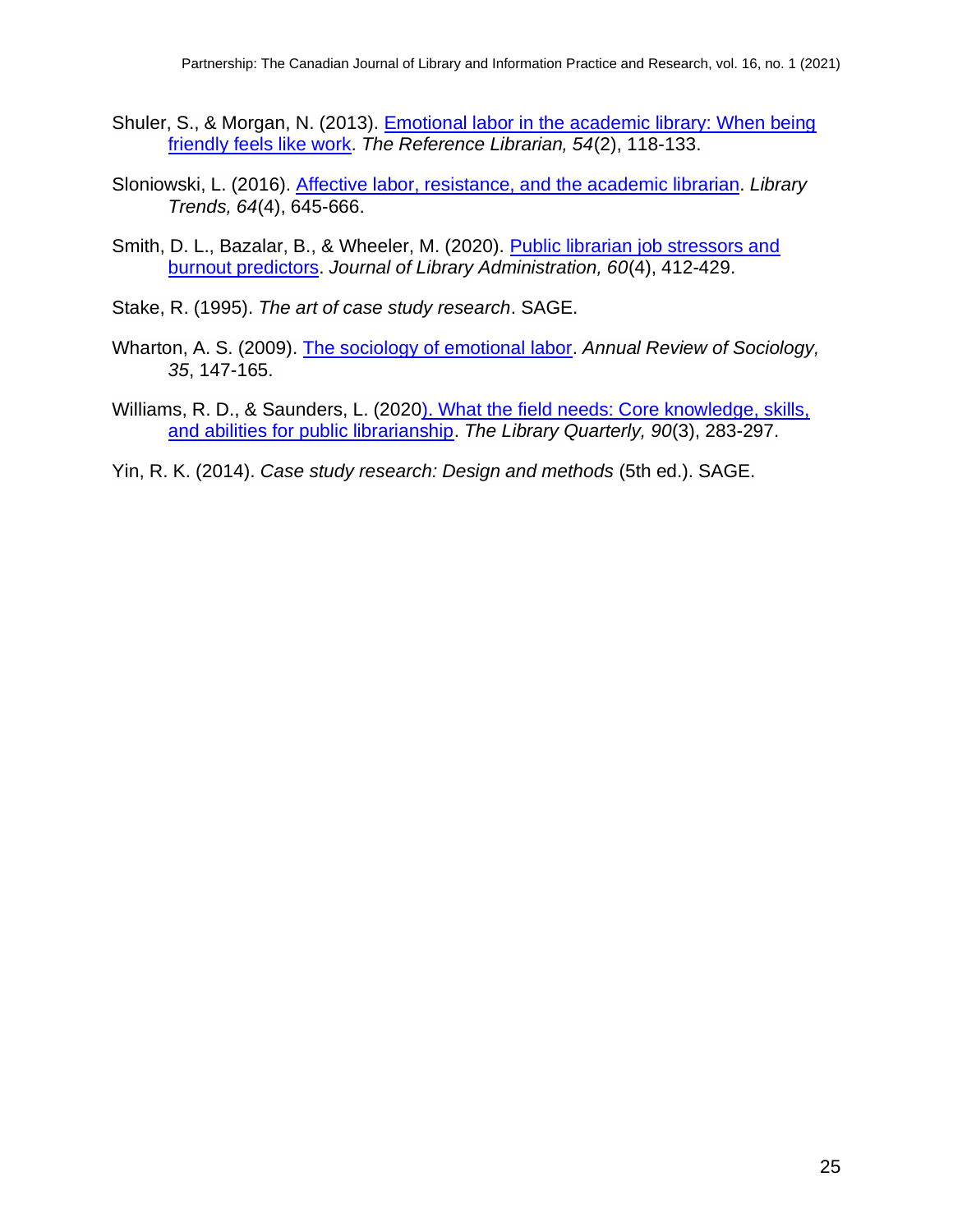# *Appendix 1*

#### **Survey questions**

1. What size of public library are you employed in?

- Large, urban (population over 500,000)
- Medium, suburban (population between 10,000-500,000)
- Small, urban (population under 10,000)
- Rural
- Other (please specify)
- 2. To what gender identity do you most identify?
	- Female
	- Male
	- Prefer not to say
	- Other (please specify)

3. What is your current job position?

- Library page/Library clerk (position that does not require specific library education or training)
- Library technician (position that requires a Library Technician diploma or additional post-secondary education)
- Librarian (position that requires an MLIS)
- Library Manager/Library Administrator
- Other (please specify)

4. Are you employed:

- Full-time (35 or more hours a week)
- Part-time (between 17-34 hours a week)
- Casual (between 1-16 hours a week)
- Other (please specify. For example, contract work that does not hold consistent hours throughout the year)

5. How long have you worked in public libraries in your lifetime? (part-time and full-time, in total)

- Under 2 years
- 2-9 years
- 10 or more years

6. On average, how much time do you spend with customers daily?

- Less than 10% of the day
- Between 10-50% of the day
- More than 50% of the day

Comments: